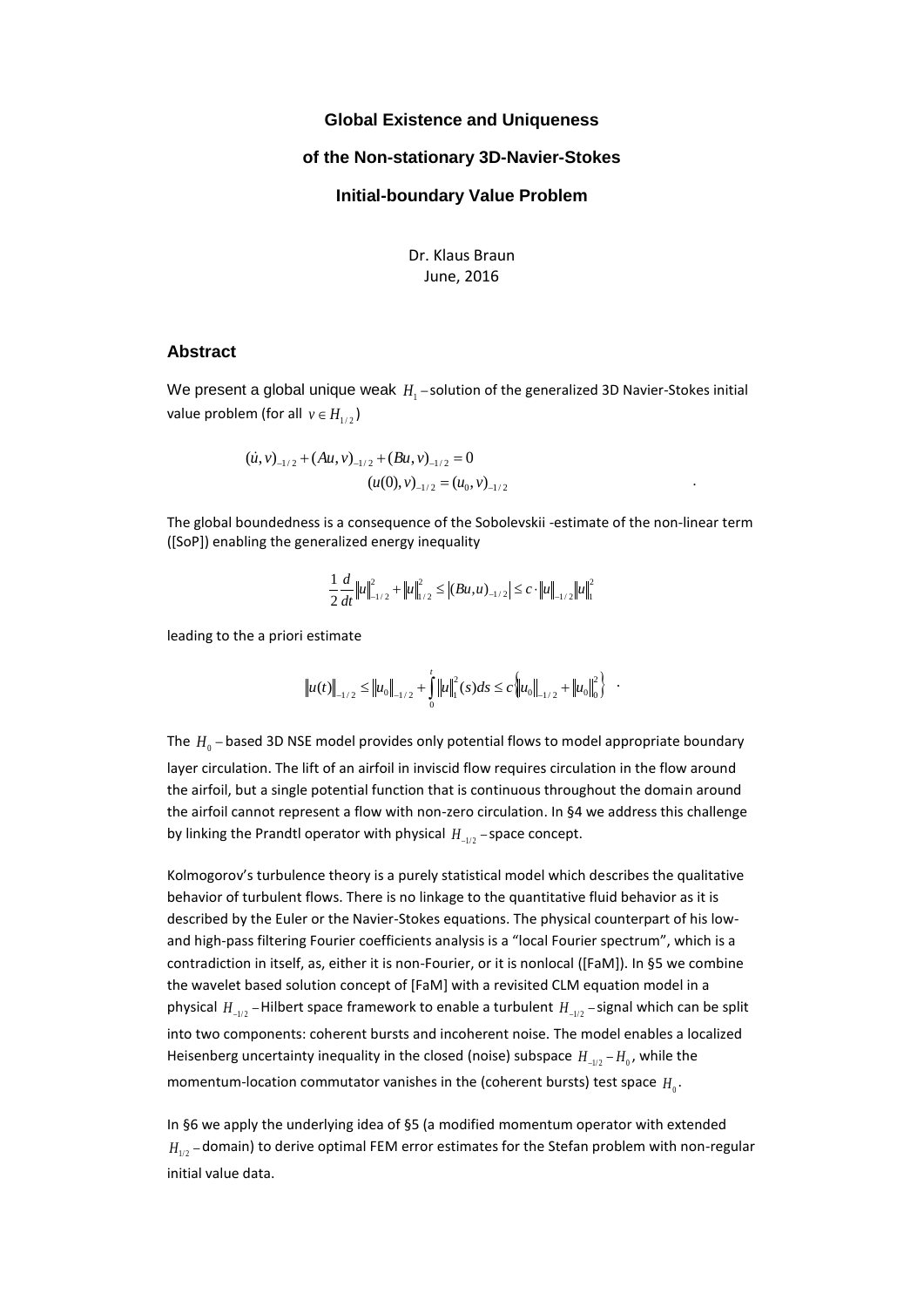# **§1 Introduction**

This section is a summary from [CaM], [GaG], [GiY], [ShM] , [SoH], [TeR].

The Navier-Stokes Equations (NSE) describes a flow of incompressible, viscous fluid. The three key foundational questions of every PDE is existence, and uniqueness of solutions, as well as whether solutions corresponding to smooth initial data can develop singularities in finite time, and what these might mean. For the NSE satisfactory answers to those questions are available in two dimensions, i.e. 2D-NSE with smooth initial data possesses unique solutions which stay smooth forever. In three dimensions, those questions are still open. Only local existence and uniqueness results are known. Global existence of strong solutions has been proven only, when initial and external forces data are sufficiently smooth. Uniqueness and regularity of non-local Leray-Hopf solutions are still open problems.

Basically the existence of 3D solutions is proven only for "large" Banach spaces. The uniqueness is proven only in "small" Banach spaces. The question of global existence of smooth solutions vs. finite time blow up is one of the Clay Institute millennium problems.

The existence of weak solutions can be provided, essentially by the energy inequality. If solutions would be classical ones, it is possible to prove their uniqueness. On the other side for existing weak solutions it is not clear that the derivatives appearing in the inequalities have any meaning. Basically all existence proofs of weak solutions of the Navier-Stokes equations are given as limit (in the corresponding weak topology) of existing approximation solutions built on finite dimensional approximation spaces. The approximations are basically built by the Galerkin-Ritz method, whereby the approximation spaces are e.g. built on eigenfunctions of the Stokes operator or generalized Fourier series approximations.

It has been questioned whether the NSE really describes general flows: The difficulty with ideal fluids, and the source of the d'Alembert paradox, is that in such fluids there are no frictional forces. Two neighboring portions of an ideal fluid can move at different velocities without rubbing on each other, provided they are separated by a streamline. It is clear that such a phenomenon can never occur in a real fluid, and the question is how frictional forces can be introduced into a model of a fluid.

The question intimately related to the uniqueness problem is the regularity of the solution. Do the solutions to the NSE blow-up in finite time? The solution is initially regular and unique, but at the instant T when it ceases to be unique (if such an instant exists), the regularity could also be lost. Given a smooth datum at time zero, will the solution of the NSE continue to be smooth and unique for all time?

There is no uniqueness proof for weak solutions except for over small time intervals. The simplest possible model example how a singularity can appear, is the ODE

$$
y'(t) = y^2(t), \ y(0) = y_0
$$

with the solution

$$
y(t) = \frac{y_0}{1 - t \cdot y_0}
$$

which becomes infinite in finite time.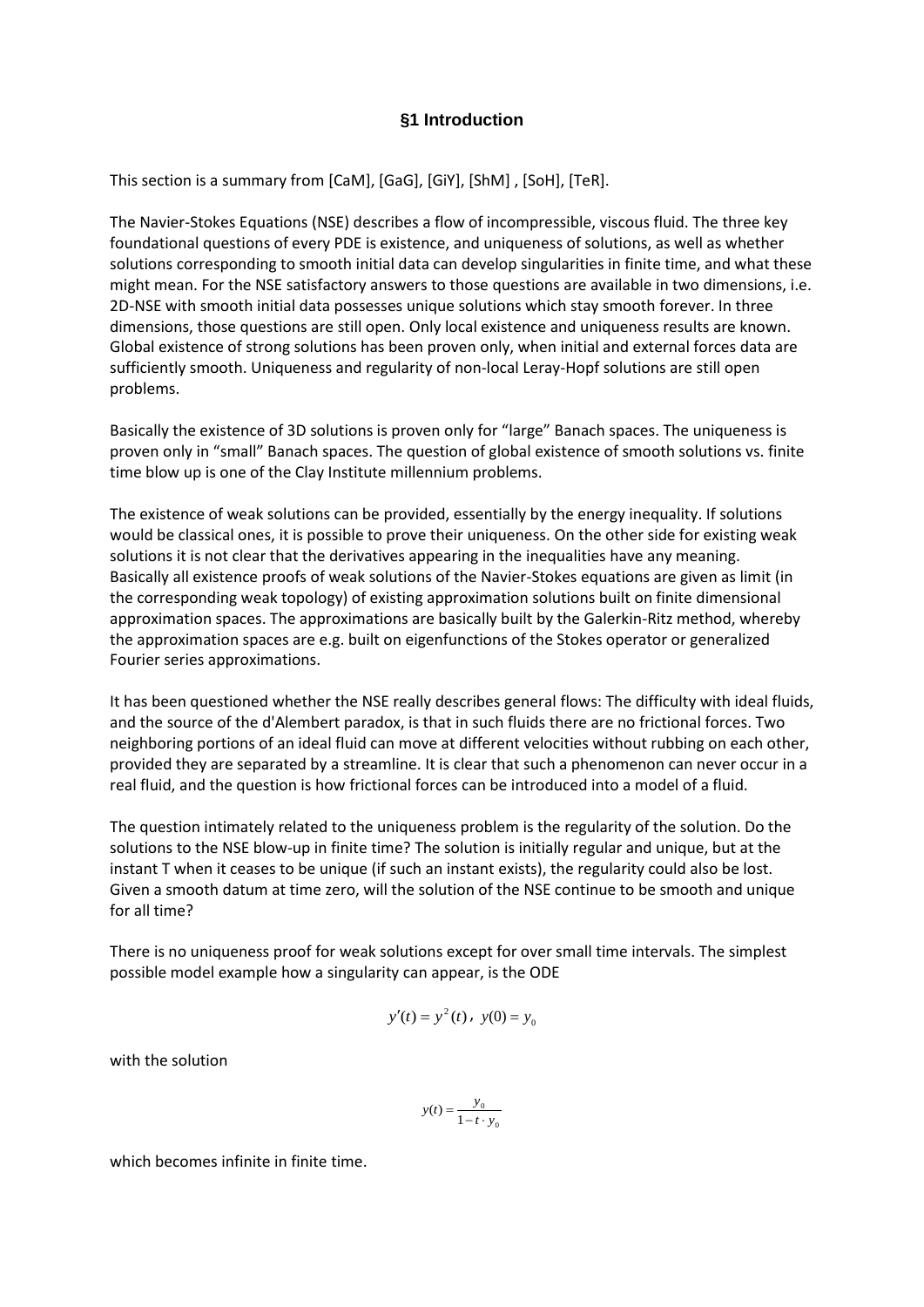Let P denote the orthogonal projection onto the kernel of the divergence operator and A the selfadjoint Stokes operator. If *u* is divergence free then

$$
(Bv, v) := ((u, \nabla)v, v)_0 := \iint_{\Omega} (u, \nabla)v \cdot v dx = 0.
$$

Therefore there is no contribution of the essential non-linear NSE term *Bu* to the a priori (energy) estimate

$$
\|u(t)\|_{0}^{2}+2\int_{0}^{t}\left\|u\right\|_{1}^{2}(\tau)d\tau=\left\|u_{0}\right\|_{0}^{2}.
$$

Especially there is no evidence that the energy norm  $\|u(t)\|_{1}$  is bounded in case of space dimension n=3. This is due to the fact that the right hand side of the corresponding a priori estimate

$$
\frac{1}{2}\frac{d}{dt}\left\|u\right\|_{2\sigma}^{2} + \left\|u\right\|_{2\sigma+11}^{2} \leq \left|(A^{\sigma-1/2}Bu, A^{\sigma+1/2}u)\right| \quad , \quad 0 < \sigma \leq 1/2
$$

depends on the space dimension. It holds

$$
(v\cdot \nabla v, P\Delta v) \leq C \big\|v\big\|_q^{2q/(q-n)}\big|v\big\|_{1,2}^2 + \frac{\nu}{2}\big\|P\Delta v\big\|_2^2 \quad \text{ for all } \quad q\in (n,\infty) \quad .
$$

The Gronwall inequality implies global boundedness in case of  $n = 2$ .

For  $n \geq 3$  there is up to now no global boundedness result.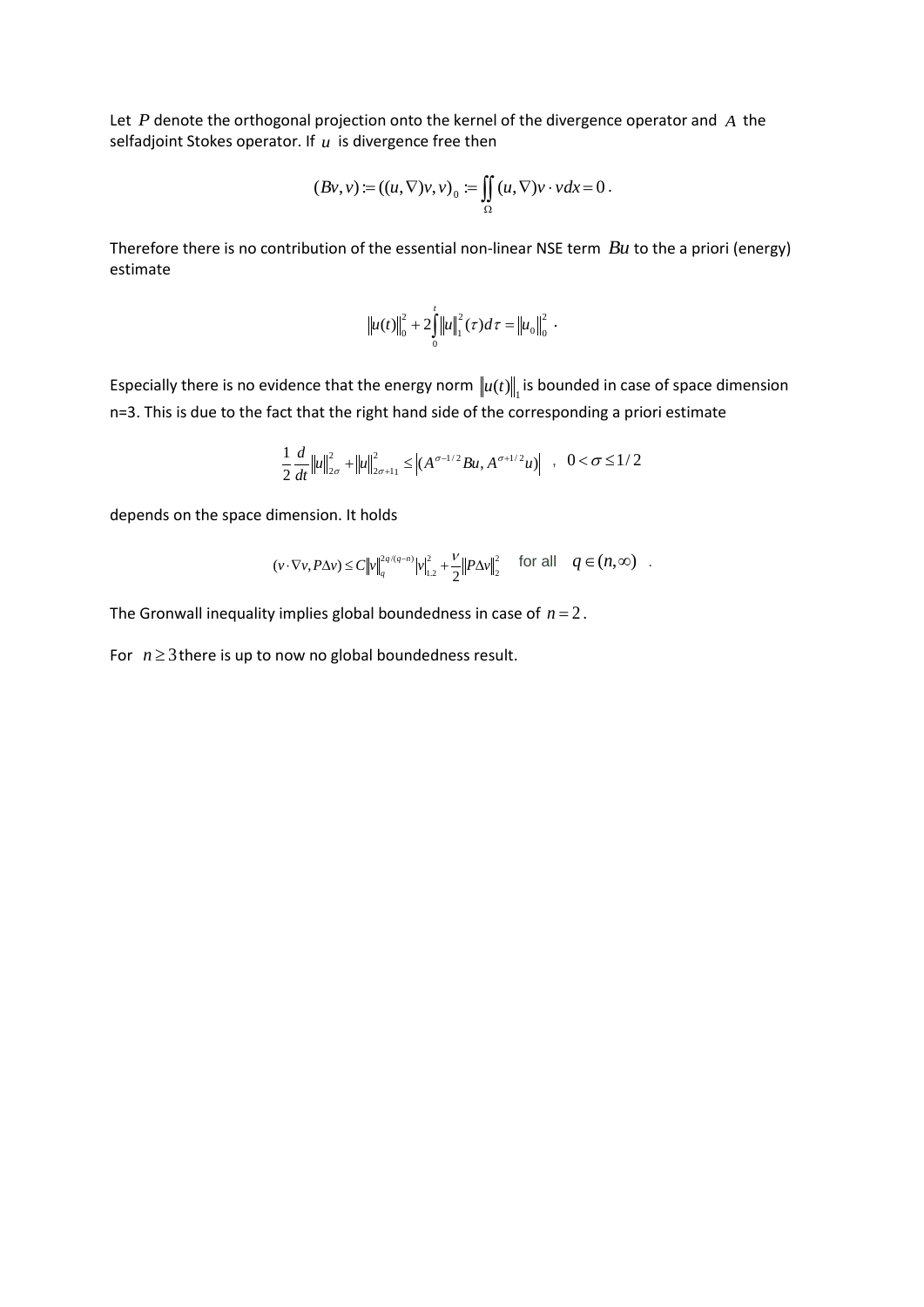### **§2 Stokes operator, Hilbert scales and a priori estimates**

The content of this section is basically taken from [GiY]. With  $c$  we denote numeric constants which may have different values at different places.

Let  $P$  be the orthogonal projection operator of  $(L_2(\Omega))^n$  onto the divergence free vector field  $H_{\varrho}$ consisting of all solenoidal vector functions u, i.e. the operator is an orthogonal projection onto the kernel of the divergence operator. It is a Pseudo-Differential operator (PDO) of degree zero [(EsG]). The Stokes operator A is a selfadjoint operator in  $H_{\sigma}$ , being the Friedrichs extension of the nonnegative symmetric operator  $-P\Delta$  in  $H_{\omega}$  defined for all  $u \in C^2$  with  $divu = 0$  and  $u_{n|\partial\Omega} = 0$ . The Stokes operator enables the definition of a related Hilbert scale ( $\alpha \in R$ ) with corresponding norm ([NiJ])

$$
||u||_{\alpha} := ||A^{\alpha/2}u|| \quad .
$$

Throughout this paper, if not explicitly mentioned, we assume  $p = 2$  and  $n = 3$  for  $(L_p(\Omega))^n$ .

Using the Stokes operator and its related Hilbert scale framework the Navier-Stokes equations can be represented as an evolution equation in  $H_0$  . Since  $P(gradp) = 0$  one gets

$$
Au = Pf \text{ in } H_0
$$

Putting  $B(u) = P(u, grad)u$ ) and assuming  $Pu_0 = u_0$  the NSE initial-boundary equation is given by

$$
(*)\qquad \qquad \frac{du}{dt}+Au+Bu=Pf\quad u(0)=u_0.
$$

As  $u$  is divergence free and  $u \cdot v$  identically vanishes on  $\partial \Omega$  one gets

$$
b(u, v, w) := ((u, grad)v, w) = \iint_{\Omega} (u, grad)v \cdot w dx = -b(u, w, v)
$$

and especially  $b(u, v, v) = 0$ .

The linear homogeneous part of (\*) enables the definition of a semigroup generated by the Stokes operator which leads to the representations

$$
u(t) = e^{-tu_0} + \int_0^t e^{-(t-s)A} P f(s) ds + \int_0^t e^{-(t-s)A} B u(s) ds
$$

Multiply u to both sides of the homogeneous equation of (\*) and integrate over  $\Omega$  one gets

$$
(\dot{u}, u) + (Au, u) + (Bu, u) = 0 , u(x, 0) = u_0.
$$

This yields

$$
\frac{d}{dt}||u||^2 + 2||A^{1/2}u||^2 = 0
$$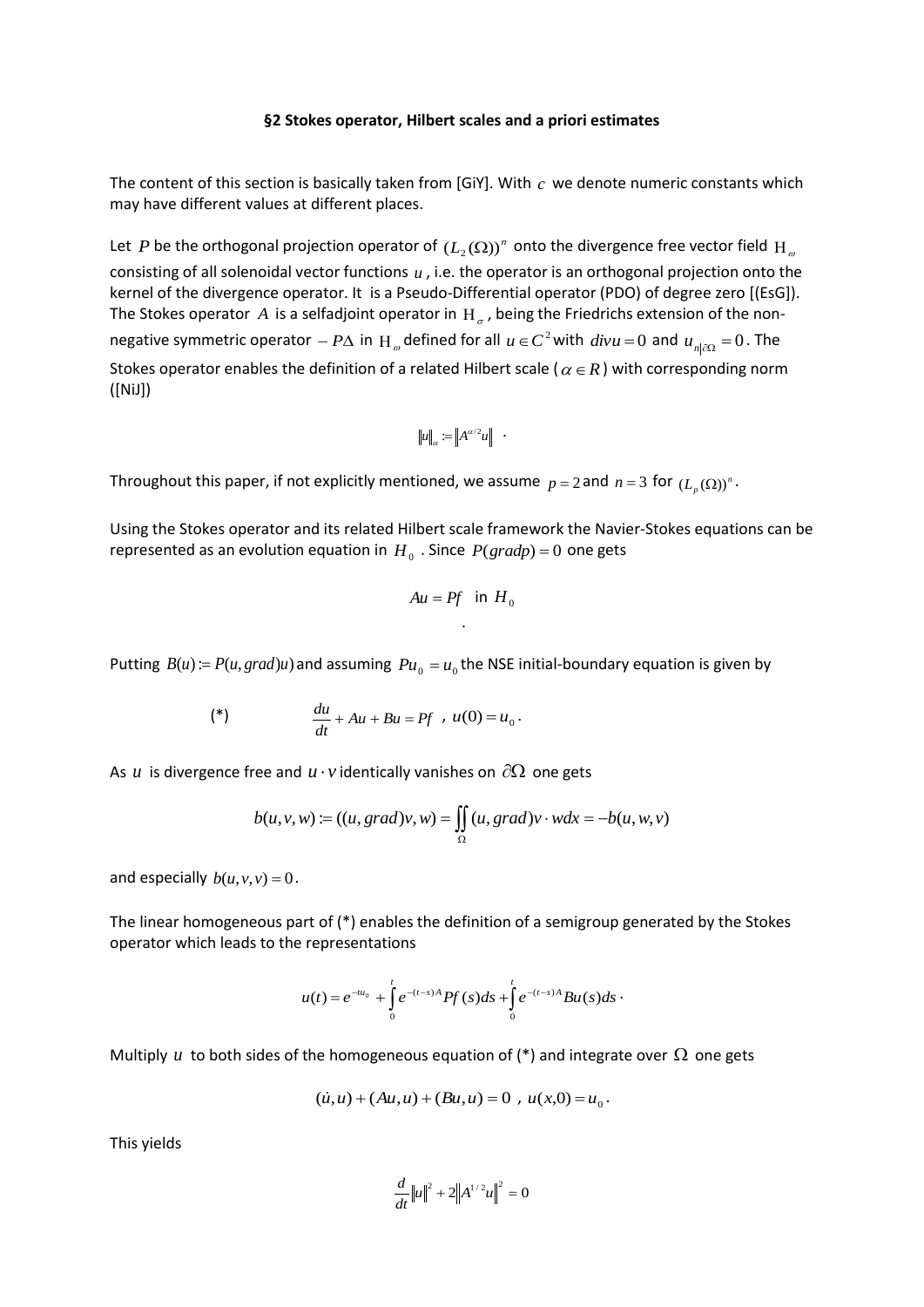respectively integrating over  $[0, t]$ 

$$
\|u(t)\|_{0}^{2}+2\int_{0}^{t}\|u\|_{1}^{2}(\tau)d\tau=\|u_{0}\|_{0}^{2}.
$$

A priori estimates for higher space derivatives of  $u$  are derived by multiplying the homogeneous equation (\*) with  $A^{2\sigma}u$  leading to

$$
(\frac{du}{dt}, A^{2\sigma}u) + (Au, A^{2\sigma}u) + (Bu, A^{2\sigma}u) = 0
$$

resp.

$$
\frac{1}{2}\frac{d}{dt}\Big\|A^{\sigma}u\Big\|^2+\Big\|A^{\sigma+1/2}u\Big\|+(A^{\sigma-1/2}Bu,A^{\sigma+1/2}u)=0
$$

Estimates of  $A^{\sigma-1/2}Bu$  depend (heavily!) on the space dimension n, which is the root cause for the "still open NSE questions" for the space dimension  $n = 3$ . The essential a priori estimates are e.g. given in [GiY] (see also appendix)

$$
(**) \qquad \frac{1}{2} \frac{d}{dt} ||u||_1^2 + ||u||_2^2 \cong \frac{1}{2} \frac{d}{dt} ||A^{1/2}u||^2 + ||Au||^2 \le c \begin{cases} ||u||^2 ||A^{1/2}u||^4 \cong ||u||_0^2 ||u||_1^4 & n=2\\ ||A^{1/2}u||^6 \cong ||u||_1^6 & n=3 \end{cases}.
$$

Putting

$$
y(t) := \begin{cases} ||u||_{2\sigma}^{2} & n = 2 & 0 < \sigma < 1/2 \\ ||u||_{1}^{2} & n = 3 \end{cases}
$$

one gets

$$
y'(t) \le c \cdot \begin{cases} ||u||_1^2 \cdot y(t) & n = 2 \\ ||u||_1^6 \cdot y^3(t) & n = 3 \end{cases}
$$

For  $n = 2$  this leads to a global boundedness estimate in the form

$$
z'(t) \leq c \cdot ||u||_1^2 \cdot z(t) \quad \text{resp.} \quad z(t) \leq z(0) \cdot e^{-\int_0^t ||u||_1^2(s)ds}.
$$

The special case  $\sigma = 1/2$  lead also to a global estimate, based on an argument to be found e.g. in ([TeR] 3.1).

For  $n = 3$  every positive solution of  $y'(t) = cy^3(t)$  blows up, i.e. there is no global estimate by this method.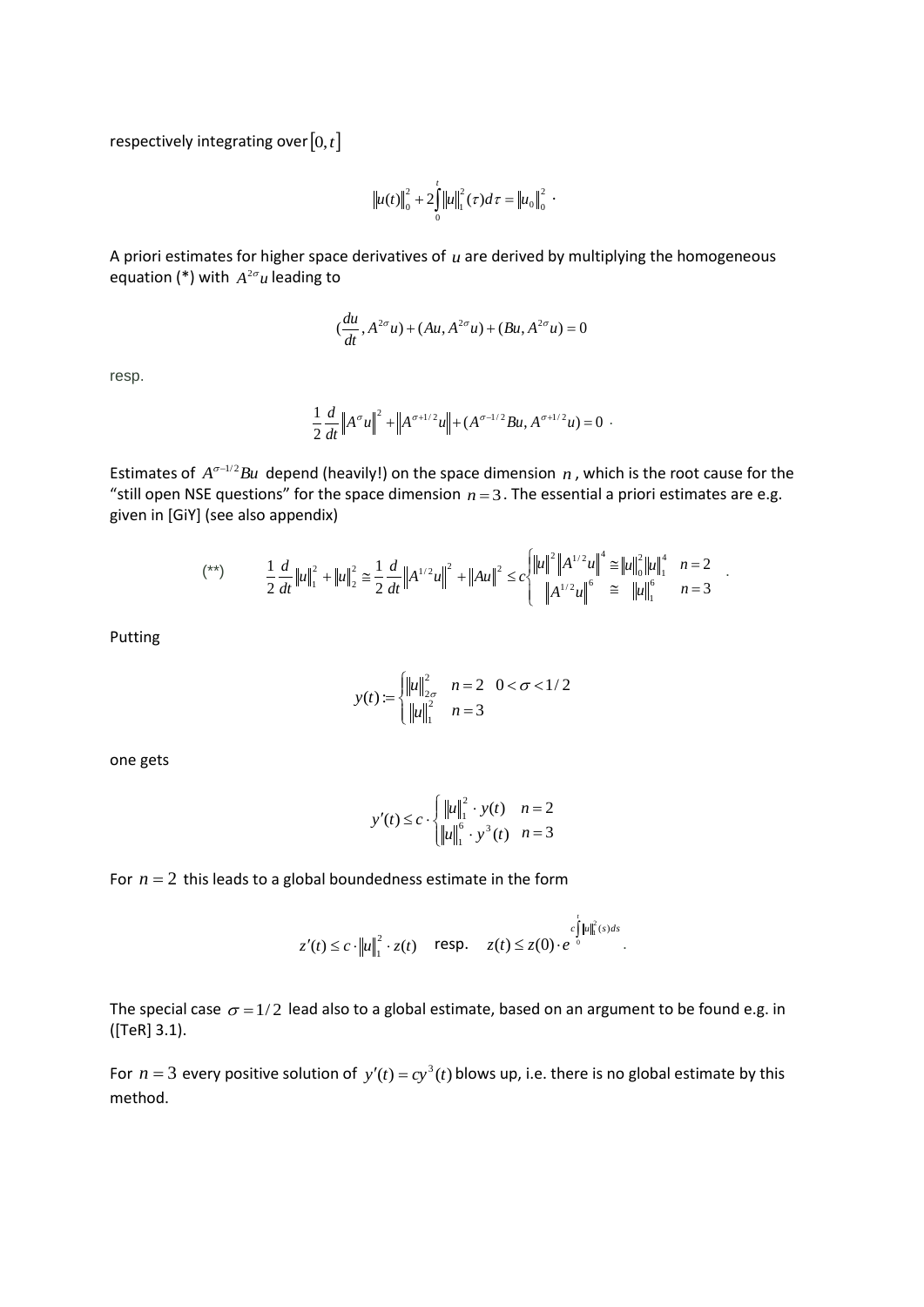# §3 A global unique weak  $H_1$  – solution of the NS initial value problem

Generalized functions on Hilbert spaces in combination with singular integral equations are successfully applied to problems of aerodynamics and electrodynamics ([LiL]). The corresponding framework is about Hilbert scales  $H_{-a}$  with negative scale factor –  $\alpha$  < 0 with corresponding Ritz-Galerkin approximation theory for Pseudo-Differential equations. In case of finite element approximation spaces this correlates to FEM resp. the BEM. The corresponding energy inner product with its related energy norm  $\|u\|_{_{1/2}}$  corresponds to the extended Green formulas, based on J. Plemelj's concept of an alternative normal derivative [PlJ]. Global and interior error estimates for the Ritz-Galerkin methods of Pseudo-Differential equations in the corresponding Hilbert space framework are e.g. provided in [BrK].

Hölder resp. Lipschitz spaces are the adequate ones in treating nonlinear elliptic problems. First a priori estimates and boundedness of the Ritz-Galerkin operator in Hölder resp. Lipschitz spaces for approximation spaces fulfilling the (AI) condition are given in [NiJ1].

The singular integral operators defined by the single-layer logarithmic and the normal derivative of the double layer logarithmic potential are bounded and selfadjoint with respect to the Hilbert spaces  $H_{\mp \mu/2}$ resp. bounded with respect to the corresponding Hölder spaces  $C^{0.\alpha}$  ,  $C^{1.\alpha}$  , which are dense in those Hilbert spaces ([KrR]). In this sense there is a relationship between the spaces  $H_{-1/2} \approx C^{0,\alpha}$  and  $H_{1/2} \approx C^{1\alpha}$ . The regulatory results of single layer and double layer potentials with uniformly Hölder continuous densities can be extended to the three-dimensional case ([CoD].

In [ChF] a Nitsche-based domain decomposition method for the normal derivative of the double layer (hypersingular integral) operator equation has been analyzed. Due to the low regularity of the underlying energy space there is still the problem of non-existence of a well-posed continuous counterpart for the discrete BEM formulation. The approach below is closing this kind of "regularity gap" problem.

The approach below (Hilbert scale framework defined by appropriate self-adjoint operator, Plemelj regularity electric & magnetic boundary data assumptions) can also be applied to the Maxwell initialboundary equations ([WeP], [WeP1]). In ([CoM] the corresponding BEM has been analyzed.

The Stefan problem can be transformed to nonlinear initial-boundary problem for the heat equation in a fixed domain. In case the initial data fulfill certain compatibility conditions the solution is "regular" resulting in corresponding optimal FEM convergence. In case of non-regular initial value function the approach below can also be applied to improve the non-optimal finite element approximation convergence factor  $\beta$  < 1 to the optimal factor  $\beta$  = 1 ([NiJ2]).

With respect to the Navier-Stokes vorticity equation we note that the Biot-Savart singular integral operator is a Pseudo-Differential operator of order  $-1$  (as  $A^{-1/2}$ , see below). In [SaT] the spectral method is applied to analyze the related 1D -Constantin-Lax-Majda (CLM) equation with respect to the  $L_2 = H_0$  – Hilbert space. A corresponding analysis with respect to any  $H_{-a}$  – Hilbert space is straight forward.

As  $(Bu,u) = 0$ , the nonlinear term of the NSE makes no contribution to the energy equality. Since the solution of the associated linearized equation is already as smooth as the data allow a solution of the nonlinear NSE cannot be expected to be smoother than the corresponding linearized equations. Based on this we shift the Hilbert scale framework of the weak NSE representation appropriately from  $\alpha = 0$  to the left: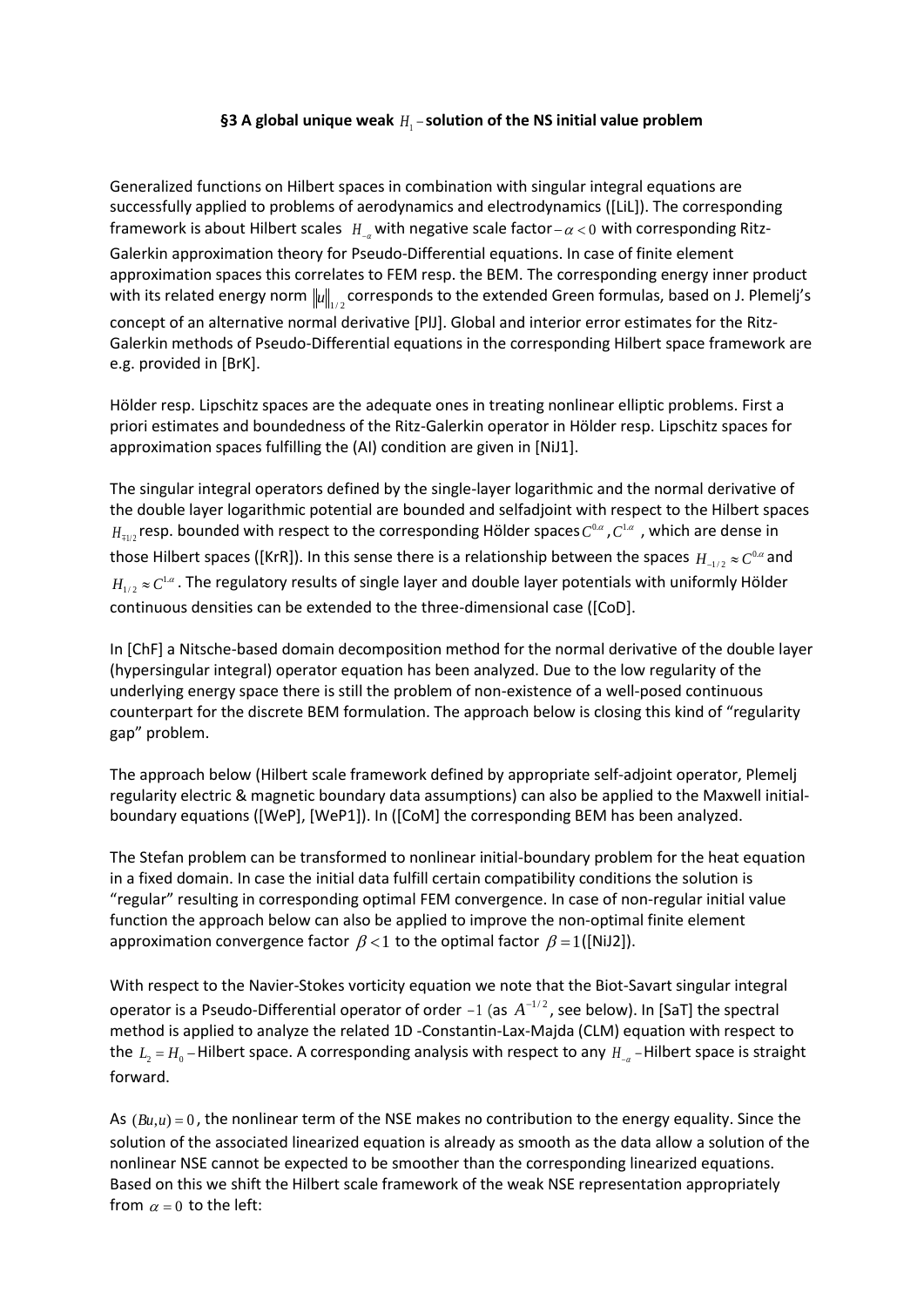multiplying the homogeneous equation (\*) with  $A^{-1/2}u$  leads to

$$
(\dot{u}, u)_{-1/2} + (Au, u)_{-1/2} + (Bu, u)_{-1/2} = 0.
$$

The corresponding generalized "energy" inequality is given by

$$
\frac{1}{2}\frac{d}{dt}\big\|u\big\|_{-1/2}^2 + \big\|u\big\|_{1/2}^2 \leq \big|\left(Bu,u\right)_{-1/2}\big|\leq \big\|u\big\|_{-1/2}\big\|Bu\big\|_{-1/2} \cong \big\|u\big\|_{-1/2}\big\|A^{-1/4}Bu\big\|_{0}.
$$

Applying lemma 3.2 of [GiY] (see also appendix and the original proof in [SoP] with  $p = 2$  ,  $\delta = 1/4$  ,  $\theta = \rho = 1/2$  fulfilling

$$
\theta+\rho\geq \frac{1}{4}(n+1)=1
$$

it follows

$$
\left\|A^{-\delta}P(u, grad)u\right\| \le c\left\|A^{\rho}u\right\| \cdot \left\|A^{\rho}u\right\| = c\left\|u\right\|_{2\theta} \cdot \left\|u\right\|_{2\rho} = c\left\|u\right\|_{1}^{2} ,
$$

resp.

$$
\frac{1}{2}\frac{d}{dt}\|u\|_{-1/2}^2 + \|u\|_{1/2}^2 \leq |(Bu,u)_{-1/2}| \leq c \cdot \|u\|_{-1/2} \|u\|_{1}^2
$$

Putting  $y(t) := ||u||^2$  $y(t) := \left\| u \right\|_{-1/2}^2$  one gets

$$
y'(t) \leq c \cdot ||u||_1^2 \cdot y^{1/2}(t)
$$

resulting into the a priori estimate

$$
\left\|u(t)\right\|_{-1/2} \leq \left\|u(0)\right\|_{-1/2} + \int_{0}^{t} \left\|u\right\|_{1}^{2}(s)ds \leq c \left\|u_{0}\right\|_{-1/2} + \left\|u_{0}\right\|_{0}^{2}\right\}
$$

,

which ensures global boundedness by the a priori energy estimate provided that  $u_0 \in H_0$ .

By standard arguments the above estimate can be extended to the inhomogeneous case (\*) based on corresponding shift theorems for the non-stationary Stokes operator (appendix)

$$
A w(t) := \dot{w}(t) + A w(t)
$$

$$
w(0) = 0
$$

in the form

$$
\left\|t^{\beta/2}w(t)\right\|_{\alpha+2}^2 \leq c\left\|t^{\beta/2}\overline{A}w(t)\right\|_{\alpha}^2 \quad , \quad \beta > -1
$$

whereby

$$
\left\|v(t)\right\|_{\alpha}^{2} := \int_{0}^{t} \left\|v(s)\right\|_{\alpha}^{2} ds \quad , \quad \alpha \in R.
$$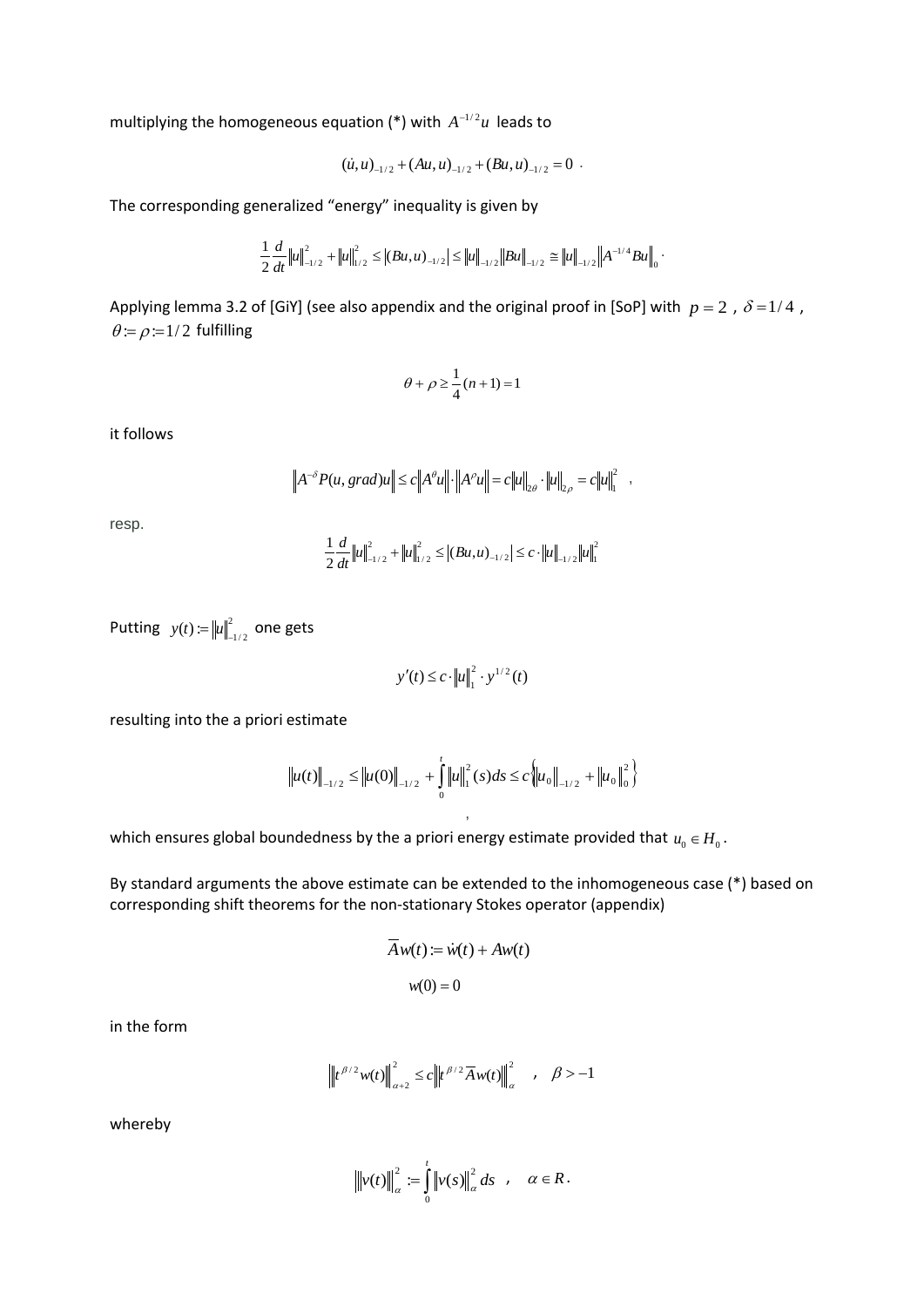### **§4 NSE circulation modelling enabled by the Prandtl and a modified Stokes operators**

The solution concept for the proof in the previous section is built on the weak  $H_{\perp_{1/2}}$  – representation in the form

$$
(\dot{u}, u)_{-1/2} + (Au, u)_{-1/2} + (Bu, u)_{-1/2} = 0.
$$

From an application point of view there is still the boundary layer circulation modelling challenge which is due to the model restriction allowing only potential flows. The lift of an airfoil in inviscid flow requires circulation in the flow around the airfoil, but a single potential function that is continuous throughout the domain around the airfoil cannot represent a flow with non-zero circulation. Therefore potential flow theory requires special treatment and an additional assumption which was formulated first by L. Prandtl.

For space dimension  $n = 2$  the concept of potential flows goes along with the concept of the Cauchy-Riemann differential equations. Those equations enable the definition of a complex function, by which the flow of an incompressible, vortex-free fluid can be modelled. In vector terminology this can be represented in the form

$$
\nabla \cdot \vec{v} = 0 \,, \ \nabla \times \vec{v} = 0 \,.
$$

At the same time the Stokes (Leray-Hopf) operator is applied which is a projector from

$$
L_2 \to L^2_\sigma := \{v \mid v \in L_2 \wedge div(v) = 0\}.
$$

enabling the related Hilbert scale theory analysis.

In [RuC] a generalization of the Cauchy-Riemann differential equations for space dimension  $n = 3$  is proposed in the form

$$
\nabla \cdot \vec{v} = 0 \quad , \quad (\nabla \times \vec{v}) \times \vec{v} = (\vec{v} \cdot \nabla) \vec{v} - \nabla (\frac{\vec{v} \cdot \vec{v}}{2}) = 0
$$

which allows also vortex flows with certain vortex line conditions. Those are related to the NSE by the formula

$$
u\cdot\nabla u=(\nabla\times u)\times u+\nabla(\frac{u\cdot u}{2})\cdot
$$

Runge's generalized 3D-Cauchy-Riemann differential equations are identical to the Cauchy-Riemann's differential equation for space dimension  $n = 2$ , .e. when no vortex flow is required to be modelled.

In [StE] a generalization of the Cauchy-Riemann equation for space dimensions  $n \geq 3$  is given built on representations arising from the spherical harmonics in the context of representations of the rotation group. It adds mathematical complexity w/o new conceptual solution elements regarding the boundary layer "zero" velocity vs. the airfoil uplift modelling problem. Nevertheless is the rotation group aspect an important one. We note in this context with respect to our proposal that also the Riesz operators are rotation invariant.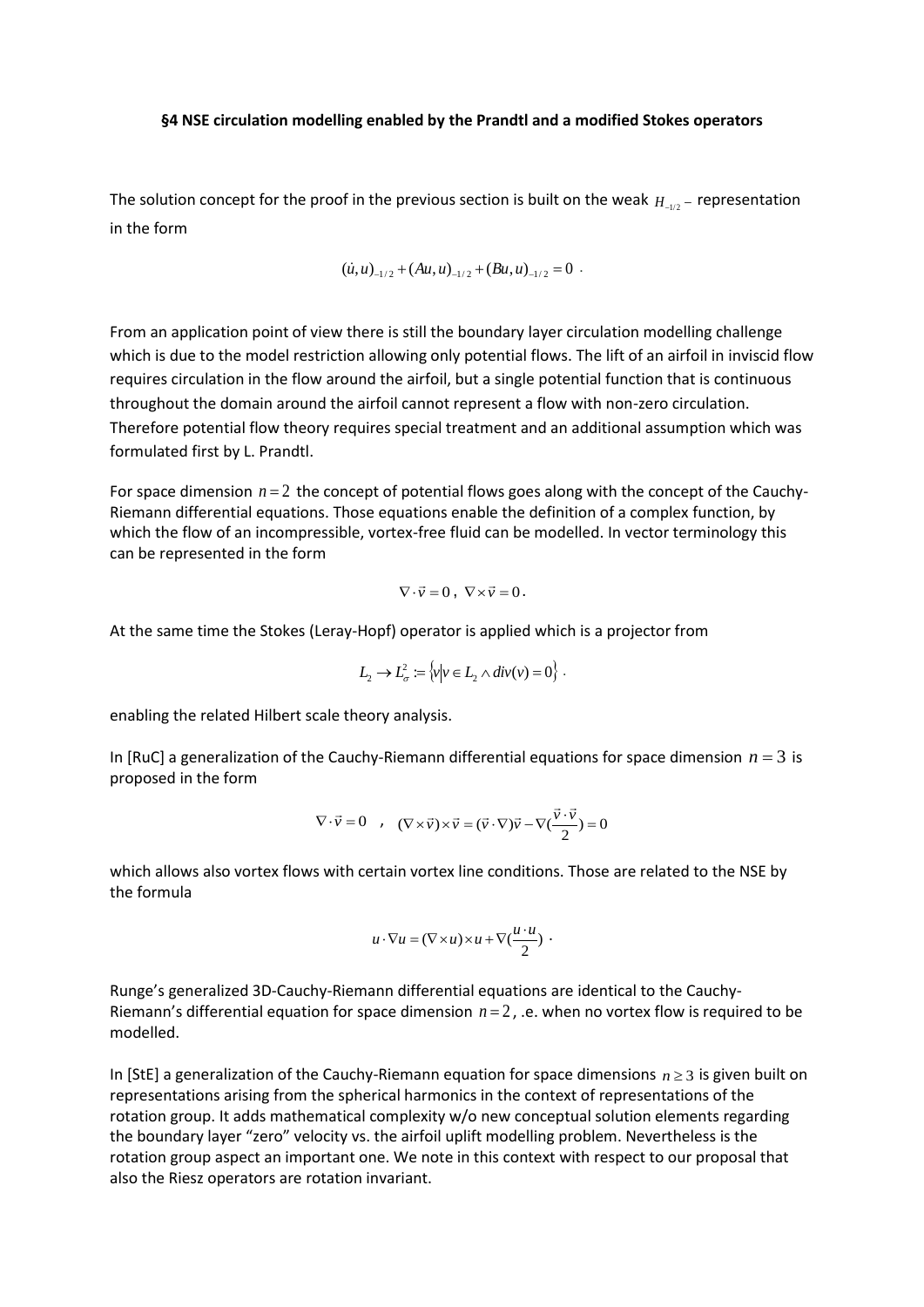The term  $(\vec{v}\cdot\nabla)\vec{v}$  is concerned with how the divergence affects the velocity (when a river converges, the narrowing acts like a funnel, and the overall velocity of the flow increases. Conversely, of the river diverges, the particles spread out, and the overall speed of the flow decreases). The term  $\nabla p$ is concerned with the gradient of the pressure of the medium (the shear stress forces) which is an acceleration term. It therefore relates to the initial and boundary wall values of the velocity.

Our first proposal alternatively to today's NSE weak analysis approach is concerned with the range of the Stokes operator: we propose a smaller range for the 3D Stokes operator in the form

$$
\Lambda: L_2 \to L^2_\sigma := \{v \mid v \in L_2 \wedge div(v) = 0 \wedge (\nabla \times v) \times v = 0\}.
$$

Our second proposal alternatively to today's NSE weak modelling and analysis is concerned with the construction of the weak  $H_{\perp_{1/2}}$  – representation above (multiplying the homogeneous equation (\*) with  $A^{-1/2}u$  ) we propose the following second modification. In order take the boundary behavior of vortex flow into account we suggest an alternative multiplication with  $\Pi^{-1}u$  :  $H_{-1/2}$   $\to$   $H_{1/2}$ , whereby  $\Pi$  denotes the Prandtl operator. It is defined by the Neumann problem in the following way:

For a closed connected surface  $S \subset R^3$  one considers the harmonic function (i.e.  $\Delta u = \Delta(\prod(v)) = 0$ )

$$
(*) \quad u(x) := \prod(v)(x) := \frac{1}{4\pi} \iint_S v(y) \frac{\cos \varphi_{xy}}{|x - y|^2} dS_y \quad ,
$$

whereby  $\varphi_{xy}$  is the angle between the vector  $|x-y|$  and the normal  $n_y$  to the surface at the point *y* and  $v(y)$  is the density of the double layer potential. One can seek the solution of the Neumann boundary value problem

$$
\Delta u = 0 \qquad \text{in } \mathbb{R}^3 - S
$$

$$
\frac{\partial u}{\partial n} = f \qquad \text{on } S
$$

as the double layer potential in the form  $u = \prod(v)$ , whereby the unknown function  $v(y)$  is obtained by the equation

$$
\prod(v)=f\cdot
$$

From [LiI] (and subsequently from [BrK2]) we recall the

**Theorem**: The Prandtl operator  $\prod$  :  $H_{1/2} \rightarrow H_{-1/2}$  is bounded and coercive, the range  $R(\prod) = H^1(R^3 - S)$  (e.g. the velocity space of the airplane) and the exterior Neumann problem admit one and only on generalized solution.

The usage of the Prandtl operator goes along with the current challenges of the representation of the NSE pressure  $p$  as a solution of the Neumann problem. In the following we give some further details on the above.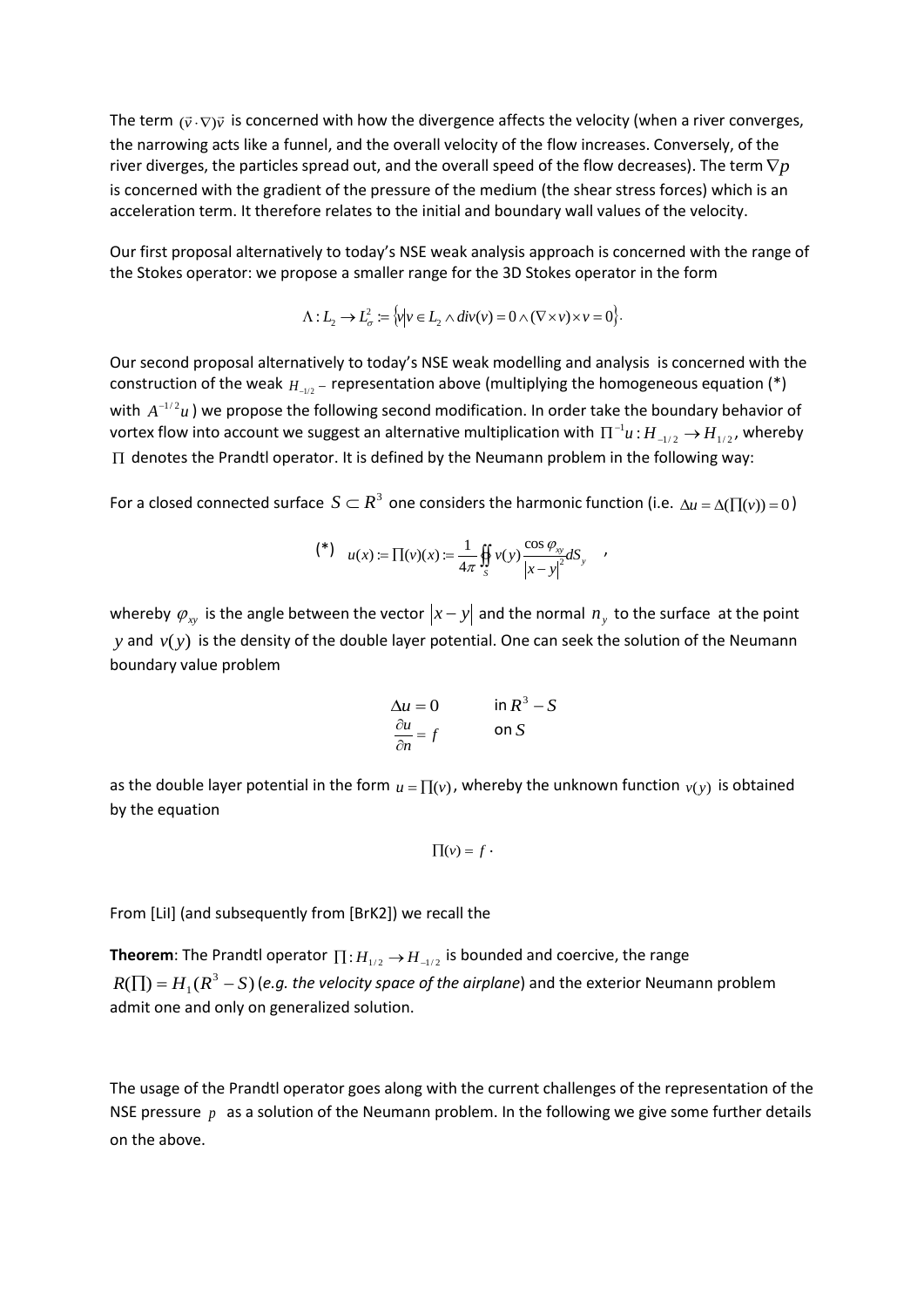The initial boundary value problem of the three dimensional Navier-Stokes equations is given by

$$
\partial_t u - \Delta u + (u \cdot \nabla)u = -\nabla p + f \quad \text{in } \Omega \times (0, T)
$$
  
\n
$$
div(u) = 0 \quad \text{in } \Omega \times (0, T)
$$
  
\n
$$
u(x, 0) = u_0(x) , \quad x \in \Omega
$$
  
\n
$$
u(x, t) = u_1(x, t) , \quad (x, t) \in \partial\Omega \times (0, T).
$$

With respect to the proposed weak  $H_{\scriptscriptstyle -1/2}$  -representation of this paper we note that

$$
-(\Delta u, v)_{-1/2} + (\nabla p, v)_{-1/2} \cong (\nabla u, \nabla v)_{-1/2} + (\nabla p, v)_{-1/2} \cong (u, v)_{1/2} + (p, v)_{0}.
$$

The pressure  $|p|$  can be expressed in terms of the velocity by the formula

$$
p=-\sum_{j,k=1}^3R_jR_k(u_ju_k)
$$

where  $(R_1, R_2, R_3)$  is the Riesz transform. The Leray-Hopf projector is the matrix valued Fourier multiplier given by

$$
P(\xi) = Id - \frac{\xi \otimes \xi}{|\xi|^2} = (\delta_{jk} - \frac{\xi_j \xi_k}{|\xi|^2})_{1 \le j,k \le n} \qquad P = Id - R \otimes R =: Id - Q
$$

whereby  $Q$  is an orthogonal projector, i.e. it holds  $Q$   $\coloneqq$   $R \otimes R$   $=$   $(R_{_f}R_{_k})_{_{1\leq j,k\leq 1}}$   $=$   $Q^2$  .

As a result the Leray-Hopf operator

$$
P = Id - R \otimes R =: Id - Q = Id - \frac{D \otimes D}{D^2} Id - \Delta^{-1} (\nabla \times \nabla)
$$

is also an orthogonal projection . We note that under rotation in  $R<sup>n</sup>$ , the Riesz operators transform in the same manner as the components of a vector ([SteE1] III, 1.2).

The initial boundary value problem determines the initial pressure  $p_{\scriptscriptstyle 0}(x)$  by the Neumann problem

$$
\Delta p_0 = (f_0 - u_0 \cdot \nabla u_0 \quad \text{in } \Omega
$$
  

$$
\frac{\partial p_0}{\partial n} = [\Delta u_0 - u_0 \cdot \nabla) u_0 + f_0 \cdot \mathbf{n} \quad \text{at } \partial \Omega
$$

with  $f_0 := \lim_{t\to 0} f(\cdot,t)$ . Applying formally the div-operator to the classical NSE the pressure field must satisfy the following Neumann problem ([GaG])

$$
\Delta p = (u \cdot \nabla)u - f \qquad \text{in } \Omega
$$
  

$$
\frac{\partial p}{\partial n} = [\Delta u - (u \cdot \nabla)u + f] \cdot n \quad \text{at } \partial \Omega
$$

where *n* denotes the outward unit normal to  $\partial\Omega$ .

As it holds that

$$
\left[\Delta u - (u \cdot \nabla)u + f\right] \cdot n|_{\partial \Omega} \to \left[\Delta u_0 - (u_0 \nabla)u_0 + f_0\right] \cdot n|_{\partial \Omega} \text{ in } H_{-1/2}(\partial \Omega)
$$

and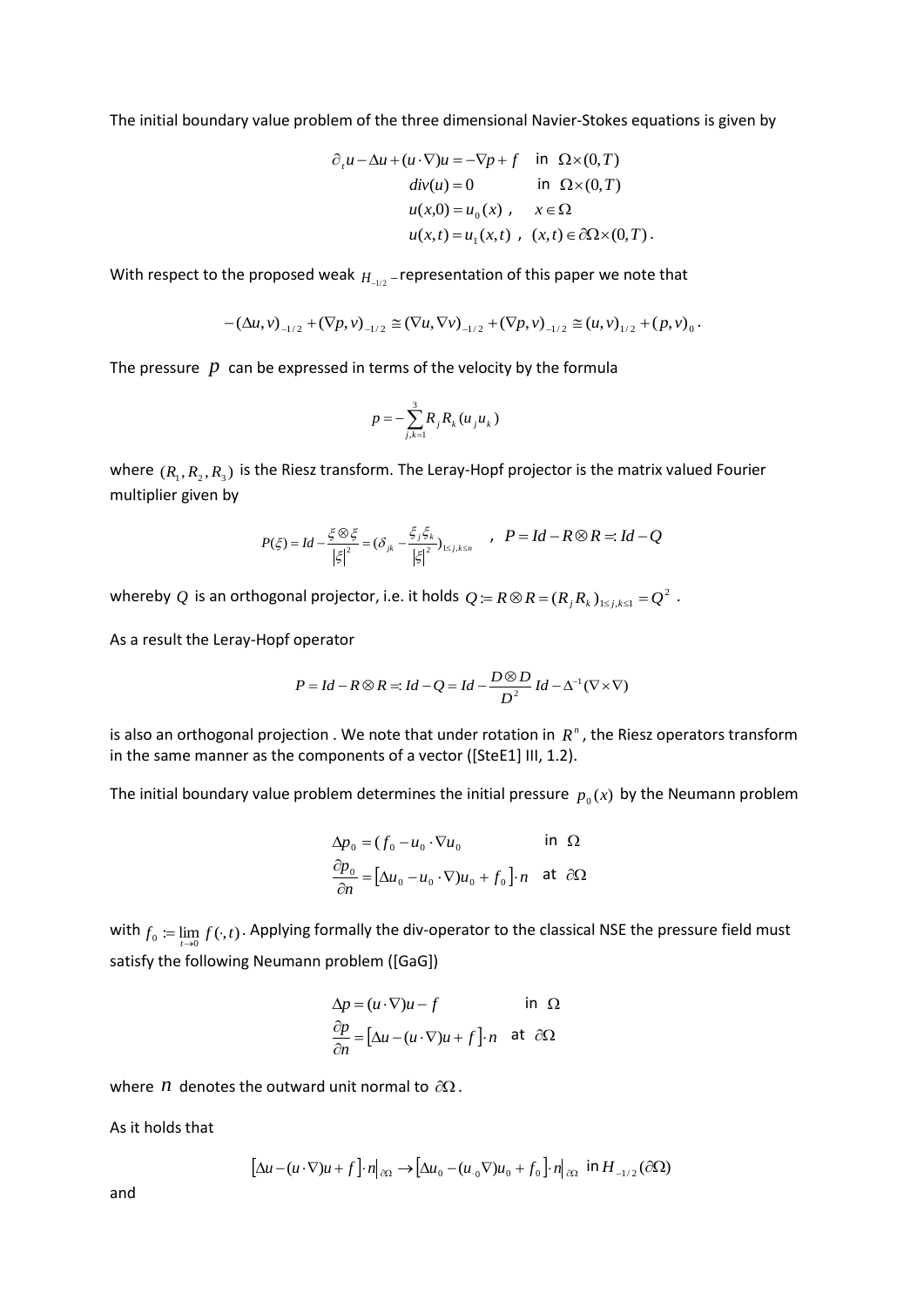$$
\nabla \cdot \left[ f - u \cdot \nabla \right] u \right]_{\partial \Omega} \to \nabla \cdot \left[ f_0 - u_0 \cdot \nabla \right] u_0 \Big]_{\partial \Omega} \text{ in } H_{-1/2}(\partial \Omega)
$$

the pressure  $p$  tends to  $p_{0}$  in the sense that  $\|\nabla (p(\cdot,t) - p_{0}\| \rightarrow 0$  as  $t \rightarrow 0$ .

From this it follows that in this framework the prescription of the pressure at the boundary walls or at the initial time independently of  $u$ , could be incompatible with and, therefore, could retender the problem ill-posed.

From [HeJ] we recall the counter example that there exists  $u_0 \in \{v \in L_2 | div(v) = 0\}$  with

$$
\limsup_{t\to 0}||p(t)||_{L_2(\Omega)/R}=\infty.
$$

As a consequence of the alternative  $H_{\perp_{l/2}}$  – (energy) Hilbert space there is a reduced requirement to the limit  $p(\cdot,t) \to p_{0}$  as  $t \to 0$  in the form

$$
\|\nabla(p(\cdot,t)-p_0)\|_{-1/2} \cong \|p(\cdot,t)-p_0\|_{1/2} \to 0 \text{ as } t \to 0.
$$

Multiplying

$$
\partial_t u - \Delta u + \frac{1}{2} \Lambda (\nabla (u \cdot u)) = -\nabla p + f
$$

by  $\Delta^{-1/2}u$  (or by  $\Pi^{-1}u$ ) leads to

$$
\partial_t \|u\|_{-1/2}^2 + 2\|u\|_{1/2}^2 + (\Lambda(\nabla(u\cdot u),u))_{-1/2}
$$

whereby the later term defines a term in the form

$$
\big(\Lambda(\nabla(u\cdot u),u)\big)_{-1/2}\approx \big(\Lambda((u\cdot u),u)\big)_0.
$$

As a consequence the weak representation can be handled as a quasi-linear partial differential equation applying monotone operator theory.

With respect to the pressure term multiplying by  $\prod^{-1}u \in H_{1/2}$  gives

$$
(\nabla p, \Pi^{-1} u)_0 \cong (p, u)_0
$$

whereby the term is governed by

$$
(p,u)_0 \leq ||p||_{-1/2} \cdot ||u||_{1/2}.
$$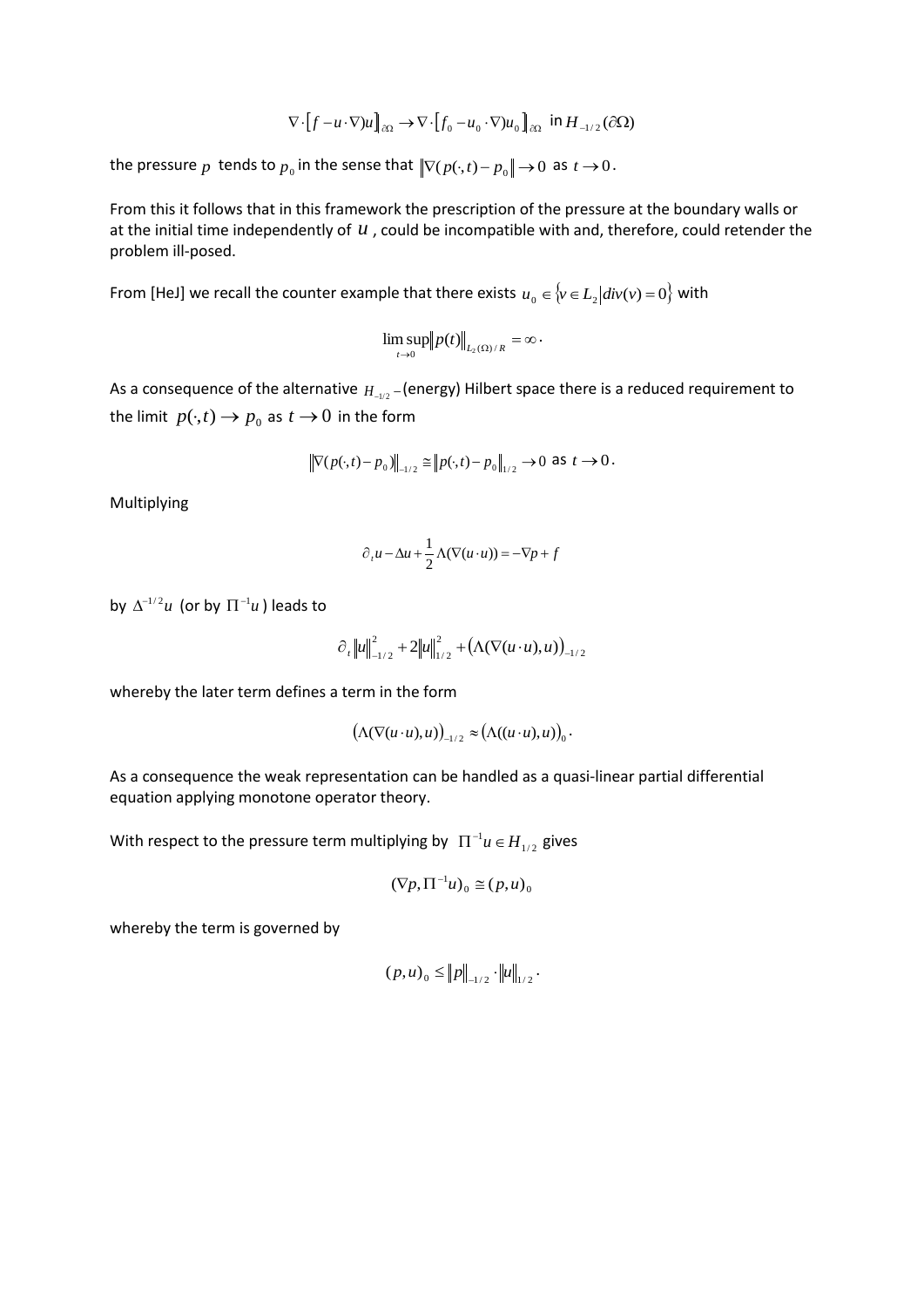The answer for the motion of a fluid in an infinite space ( $x \in R^3$ ) such that it vanishes at infinity is given by the *Helmholtz-Hodge decomposition*. It is determined when one knows the values  $div(v) = \nabla \cdot v$  and  $curl(v) = \nabla \times v$ . If the motion of a fluid is limited to a simple connected region  $\Omega \subset R^3$  with boundary  $\partial \Omega$ , it is determined if  $div(v)$ ,  $curl(v)$  and therefore the value of the flow normal to the boundary  $\partial v / \partial n$  for  $x \in \partial \Omega$  are known.

There is a related *inverse Helmholtz-Hodge decomposition* statement that a given vector field can be decomposed into its divergence-free (incompressible) and curl-free (irrotational) components, i.e. a vector field  $v: R^3 \to R^3$  can be expressed as a sum of the gradient of a scalar potential and the curl of a vector potential in the form  $v = \nabla A + \frac{curl}{B}$  with

$$
A(x) = -\frac{1}{4\pi} \int \frac{div(v)(y)}{|x-y|} dy \quad , \quad B(x) = \frac{1}{4\pi} \int \frac{curl(v)(y)}{|x-y|} dy
$$

whereby  $curl(grad)(A)) = div(curl(B)) = 0.$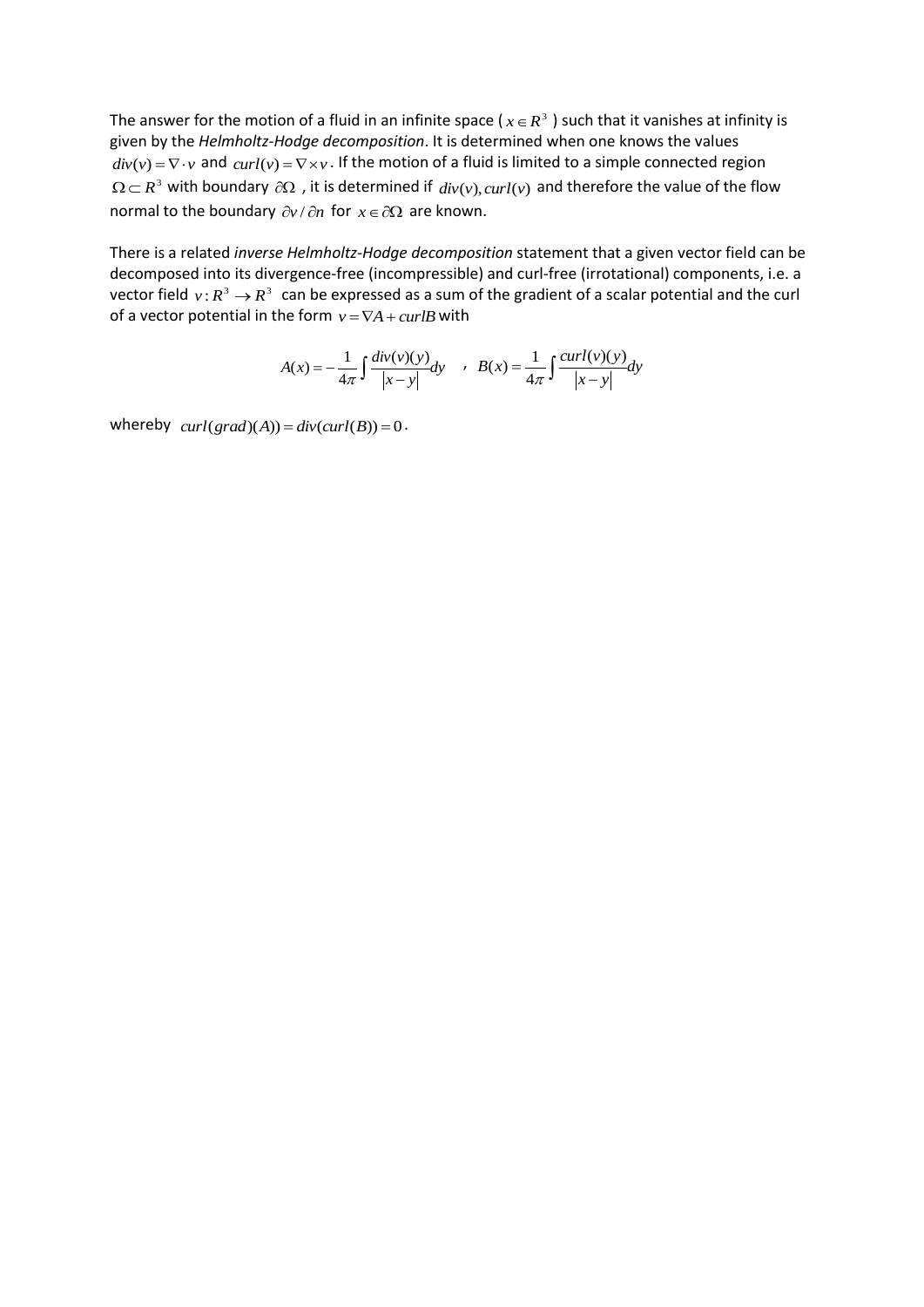### **§5 A simple one-dimensional turbulent flow model based on the revisited CLM vorticity equation with viscosity term**

The trilinear form of the non-linear NSE term is antisymmetric. Therefore the energy inequality of the NSE with respect to the physical  $H_0$  space does not take into account any contribution from the nonlinear term. At the same time the regularity of the non-linear term cannot be smoother than the linear term. An alternative physical space  $H_{-1/2}$  is the baseline of the unique 3D-NSE solution of this page.

Kolmogorov's turbulence theory is a purely statistical model, based on Brownian motion, which describes the qualitative behavior of turbulent flows. There is no linkage to the quantitative model of fluid behavior, as it is described by the Euler or Navier-Stokes equations.

Kolmogorov's famous 4/5 law is based on an analysis of low- and high-pass filtering Fourier coefficients. The physical counterpart to this is about a "local Fourier spectrum" which is (according to ([FaM]) nonsensical because, as, either it is non-Fourier, or it is nonlocal.

In Kolmogorov's spectral theory the two central concepts of a turbulent flow are homogeneous and isotropic flows (unfortunately they never encounter in nature). A flow is homogeneous if there is no "space" gradient in any averaged quantity, i.e. the statistics of turbulent flow is not a function of space. A flow is isotropic, if rotation and buoyancy are not relevant (they can be neglected) and there is no mean flow.

[FaM1] "*The definition of the appropriate "object" that composes a turbulent field is still missing. It would enable the study how turbulent dynamics transports these space-scale "atoms", distorts them, and exchanges their energy during the flow evolution. If the appropriate "object" has been defined that composes a turbulent field it would enable the study how turbulent dynamics transports these space-scale "atoms", distorts them, and exchanges their energy during the flow evolution*. …

Turbulent flows have non-zero vorticity and are characterized by a strong three-dimensional vortex generation mechanism (vortex stretching). Brownian motion describes the random motion of particles suspended in a fluid resulting from their collision with quick atoms or molecules in a gas or a liquid. In mathematics it is described by the Wiener process. It is related to the normal density function. A Brownian (=red) noise is produced by a Brownian motion (i.e. a random walk noise). It is obtained as the integral of a white noise signal.

[FaM1] "*The notion of "local spectrum" is antinomic and paradoxical when we consider the spectrum as decomposition in terms of wave numbers for as they cannot be defined locally. Therefore a "local Fourier spectrum" is nonsensical because, either it is non-Fourier, or it is nonlocal. There is no paradox if instead we think in terms of scales rather than wave numbers. Using wavelet transform then there can be a space-scale energy be defined with a correspondingly defined scale decomposition in the vicinity of location x and a correspondingly defined local wavelet energy spectrum. By integration this defines a local energy density and a global wavelet energy spectrum. The global wavelet spectrum can be expressed in terms of Fourier energy spectrum. It shows that the global wavelet energy spectrum corresponds to the Fourier spectrum smoothed by the wavelet spectrum at each scale. … … The concept enables the definition of a space-scale Reynolds number, where the average velocity is*  being replaced by the characteristics root mean square velocity  $\text{Re}(l, x)$  at scale I and location x. At large scale (i.e.  $l \approx L$ )  $\text{Re}(L)$  coincides with the usual large-scale Reynolds number, where  $\text{Re}(L)$  is *defined as* 

> $=\iint_{R^n}$  $Re(L) = \iint Re(L, x) dx$ . "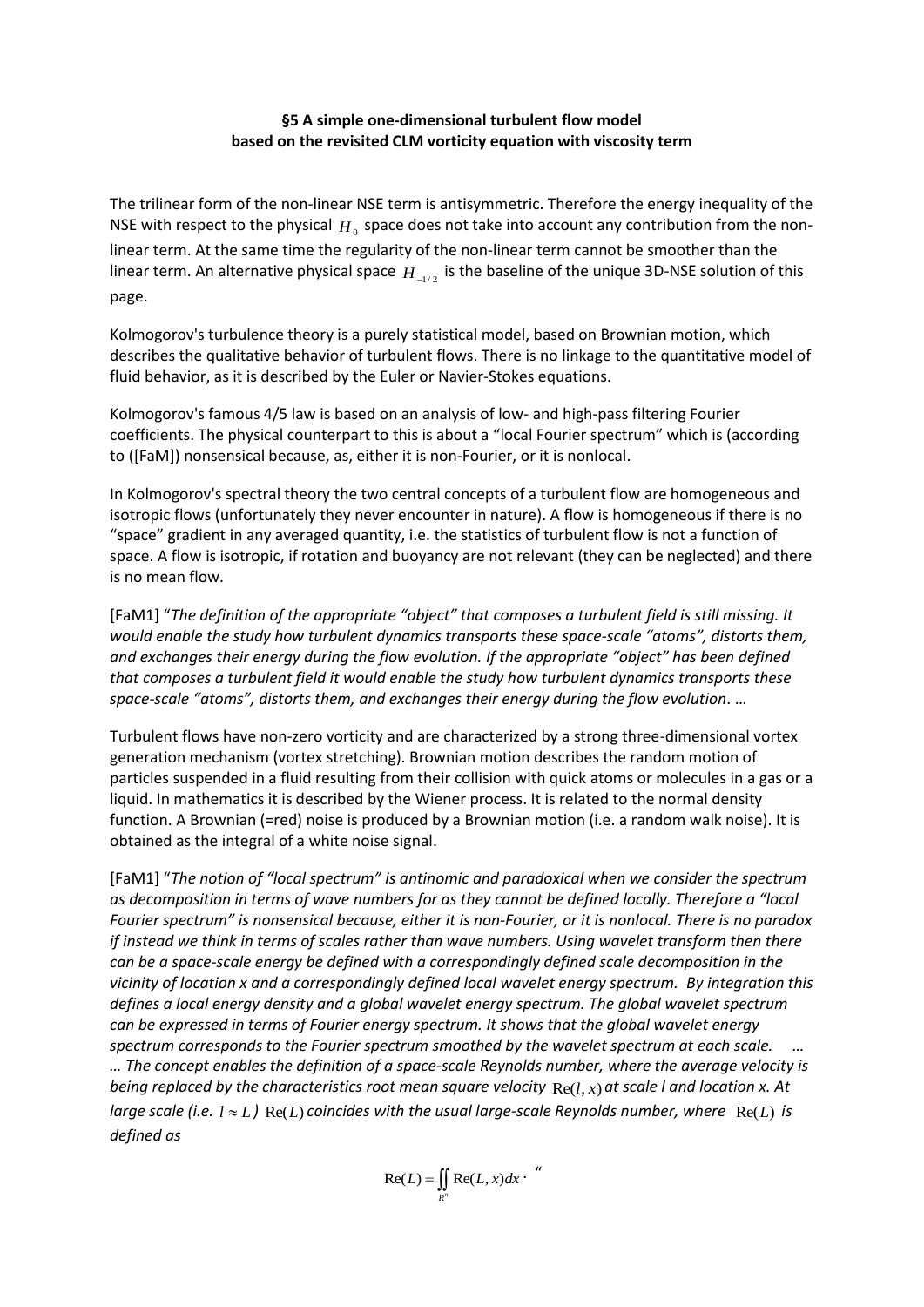A wavelet series of a function  $g(x)$  converges locally to  $g(x)$ , even if  $g(x)$  is a distribution as long as the order of the distribution does not exceed the regularity of the analyzing wavelet. The admissibility condition ensures the validity of the inverse wavelet transform which then is valid for all Hilbert scale values.

Based on the re-revisited generalized CLM equation with viscosity term ([MaA] 5.2) we propose a turbulent flow model which allows non-stationary random functions with finite variance and related spectrum ([FrU] (4.54)) with respect to the  $H_{1/2}$  – energy norm. The modification of current "revisited CLM proposals" is identical to the alternatively proposed auxiliary function definition of  $\nu$  =  $H[\mu]$  =  $A[\mu_{x}]$  in §6 "Stefan problem". The model allows a wavelet synthesis according to [FaM], [FaM1] in a  $H_{_{-1/2}}$  – wavelet framework.

If the solution of the Euler equation is smooth then the solution to the slightly viscous NSE with same initial data is also smooth. Adding diffusion to the CLM model it makes the solution less regular [MuA]. As a consequence of this the CLM model lost most of the interest in the context of NSE analysis. In [MuA] a nonlocal diffusion term is proposed removing this drawback. The modification goes along with a reduced regularity of the "dissipation" term resulting in a reduced "energy" Hilbert scale of Hilbert scale factor -1/2. As this modification did not modify in same manner the non-linear term this leads to an unbalanced energy equation. As the non-linear term governs the dissipative term in case of turbulence, this is an argument to reject current revisited CLM model with viscosity term ([DeS], [MuA], [OkH], [SaT], [SaT1]). At the same time those suggested modifications being applied in same manner to the linear term would fit to the Stieltjes integral based Kolmogorov theory [ShA], as well as to the conceptual idea of this paper (i.e. an  $H_{1/2}$  – energy inner product enabling an energy inequality which does not exclude any information from the non-linear term). Combining both conceptual ideas provides a functional analytical common framework ([BrK], [BrK3]) for a statistical fluid mechanics theory ([MoA]), a statistics of gases and highly turbulent fluid flows [HoE].

The building concept of the revisited generalized CLM model is therefore as follows: we consider periodic boundary condition and assume that the initial condition of  $\omega$  is symmetric with respect to the origin ([SaT1]). We propose a weak  $|H|_{-1/2} -$  variation representation of the extended Schochet-CLM model ([ScS]) in the form

$$
(\dot{\omega}, v)_{-1/2} - \varepsilon (\omega_x, v)_{-1/2} = (\omega H[\omega], v)_{-1/2} , \forall v \in H_{-1/2}.
$$

With the notation of [BrK] this representation is equivalent to

$$
(A\dot{\omega},v)_0 + \varepsilon (H[\omega],v)_{1/2} = (A[\omega H[\omega]],v)_0 , \forall v = H[w] \in H_{-1/2}.
$$

Taken into account that the Hilbert transform is an isometry on all Hilbert scales and that  $H^2[\nu]\!=\!-\!\nu$ and putting  $\omega_{_H} \coloneqq H[\omega]$  this can be reformulation in the form

$$
(\dot{\omega}_H, w)_{-1/2} + \varepsilon(\omega, w)_{1/2} = (H[\omega H[\omega]], w)_{-1/2} , \forall w \in H_{-1/2} .
$$

From [MaA] we recall the identity

$$
2H[\omega H[\omega]] = \omega_H^2 - \omega^2
$$

leading to

$$
(\dot{\omega}_H - \varepsilon \omega', w)_{-1/2} = \frac{1}{2} (\omega_H^2 - \omega^2, w)_{-1/2} , \quad \forall w \in H_{-1/2} .
$$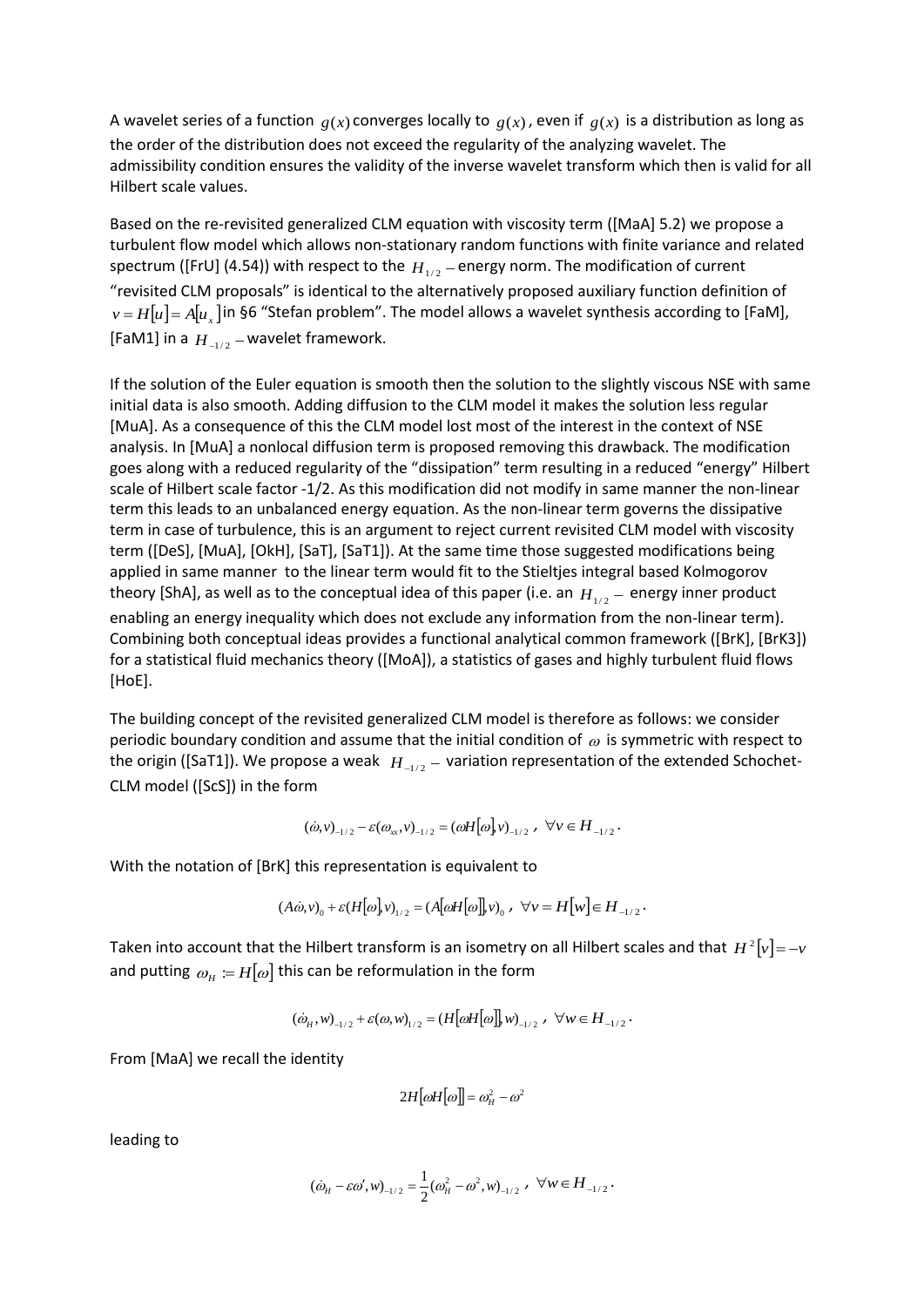The left hand side of the variation representations above is reflecting to current revisited proposals of the CLM model, while now the right hand side of the variation equation shows a modified nonlinear CLM model operator (as the domain has changed).

In [SaT1] for periodic boundary conditions the Fourier (spectral) representation of the non-linear term  $\omega H[\omega] = \omega A[\omega_x]$  is given, whereby  $\omega$  denotes the vorticity and  $H$  the Hilbert transform operator. The spectral method analysis of the equation above follows the same way leading to:

$$
\dot{\omega}_n \approx n(\varepsilon \omega_n + \sum_{k=1}^{n-1} \omega_k \omega_{n-k}) \qquad , \quad \omega_n(0) = \frac{A_n}{2} \qquad , \quad \dot{\omega}_0 = 0
$$

whereby

$$
\omega(x,0)=\sum_1^{\infty}A_n\sin(nx)
$$

Following the concept of [FaM] the turbulent  $H_{-1/2}$  --signal can be split into two contributions: coherent bursts, corresponding to that part of the signal which can be compressed in a  $H_0$  – -wavelet basis, plus incoherent noise, corresponding to that part of the signal which cannot be compressed in a  $H_0$  – wavelet basis, but in the  $H_{-1/2}$  – wavelet basis. For the  $n=1$  periodic case the later one corresponds to the alternative zero-state energy model of the harmonic quantum oscillator.

The spectral analysis above is also linked to the solution framework of [BrK3]. The Hilbert transform of the Gaussian is the Dawson function, which is norm equivalent to the Gaussian due to the related property of the Hilbert transform. Therefore a Dawson basis function based Hilbert space framework enables an alternative statistical hydromechanics:

Let  $f(x)$  resp.  $f_H(x)$  denote the Gaussian function resp. its Hilbert transform  $f_H(x) = H[f](x)$  with

$$
H[v](x) := \lim_{\varepsilon \to 0} \frac{1}{\pi} \oint_{|x-y| > \varepsilon} \frac{v(y)}{x-y} dy = \frac{1}{\pi} \int_{-\infty}^{\infty} \frac{v(y)}{x-y} dy
$$

Then it holds  $\hat{f}(0) = 1$  resp.  $\hat{f}_H(0) = 0$  ,  $f_H(x)$  is up to a constant identical with the Dawson function and  $f(x)$  and  $f_{H}(x)$  are norm-equivalent, i.e.

$$
(f, w) = (fH, w) \qquad \forall w \in H0(-\infty, \infty).
$$

We further note the following properties of the Hilbert transform:

$$
[xH - Hx][u](x) = \frac{1}{\pi} \int_{-\infty}^{\infty} u(y) dy = \hat{u}(0) \text{ and } (u, Hu)_0 = 0 \text{ for } u, Hu \in L_2
$$

(The insertion of a new variable  $z = x - y$  yields

$$
H[xu(x)](x) = \frac{1}{\pi} \int_{-\infty}^{\infty} \frac{(x-z)u(x-z)}{z} dz = \frac{1}{\pi} \int_{-\infty}^{\infty} \frac{(xu(x-z))}{z} dz - \frac{1}{\pi} \int_{-\infty}^{\infty} u(x-z) dz = xH(u(x)) - \frac{1}{\pi} \int_{-\infty}^{\infty} u(y) dy
$$

The Gaussian function is not a wavelet, as it does not fulfill the admissibility condition, but its first derivative and  $f_H(x)$  do.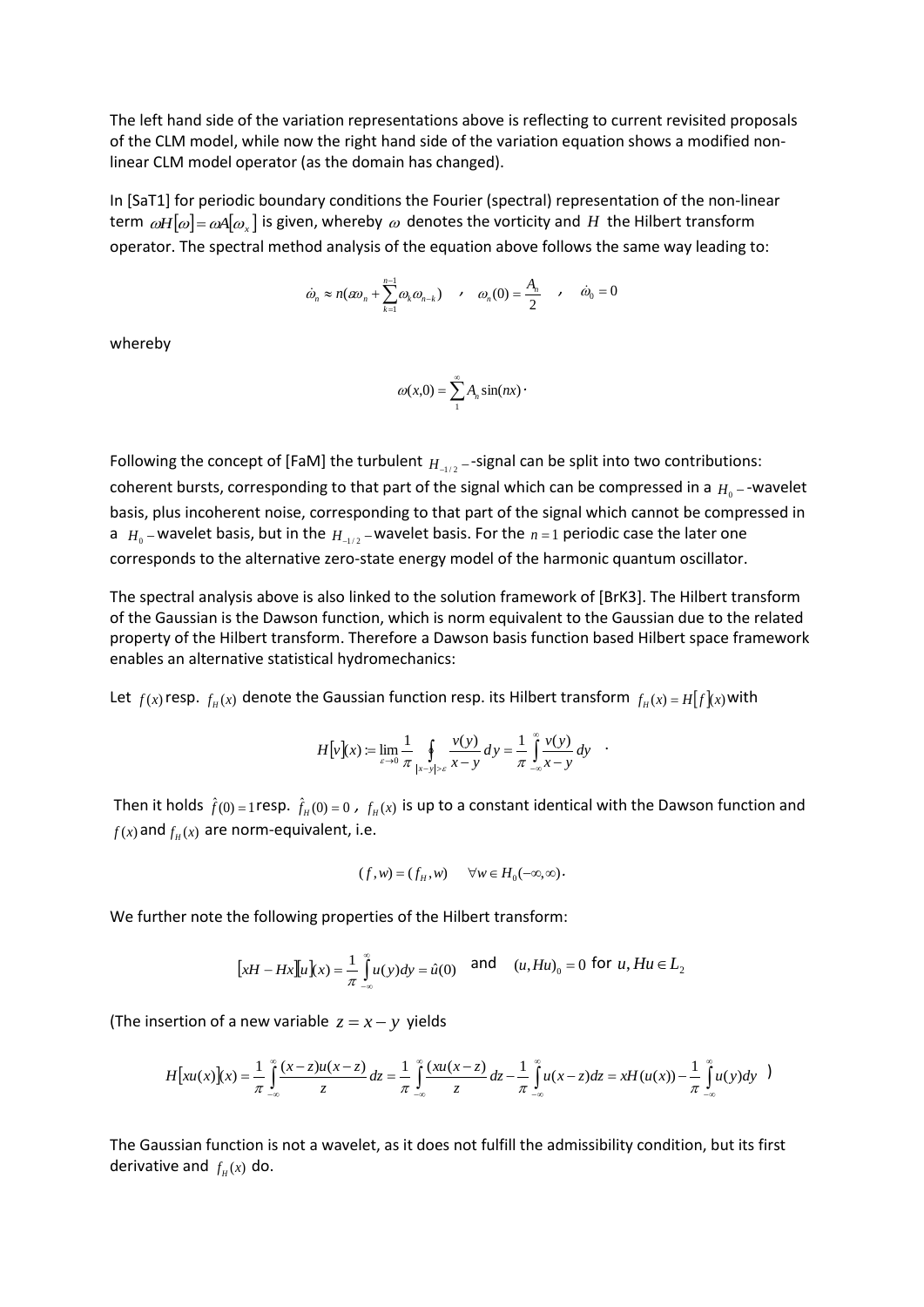When considering  $f'(x)$  in a  $H_{-1/2}$ -(physical) Hilbert space framework the following identities hold true:

$$
(f', w)_{-1/2} = (Af', w)_0 = (f_H, w)_0 = (f, w)_0 \quad \forall w \in H_0(-\infty, \infty).
$$

In other words, a Fourier synthesis (and a probability analysis) in  $a|_{H_0}$  – Hilbert space framework can be transformed into a wavelet analysis ("white noise" signal appropriate, ([VoR]))  $H_{-1/2}$  – Hilbert space framework.

The corresponding central "distributional" functions in case of the  $2\pi$  – periodic function are given by the identities [BrK3]:

$$
\frac{1}{2}\cot(\frac{x}{2}) = \frac{d}{dx}\ln(2\sin(\frac{x}{2})) = -\frac{d}{dx}\sum_{n=-\infty}^{\infty}\frac{\cos(nx)}{n} = \sum_{n=-\infty}^{\infty}\sin(nx) \in H_{-1/2-\varepsilon}^{+}(0,2\pi).
$$

We note that the Hilbert transform of a wavelet is again a wavelet ([WeJ]) and that the Hilbert transform is an isomorphism on any Hilbert scale *H* .

[FaM]: "*The turbulent regime develops when the non-linear term of the NSE strongly dominates the linear term. Superposition principle holds no more for non-linear phenomena. Therefore turbulent flows cannot be decomposed as a sum of independent subsystems that can be separately studied. A wavelet representation allows analyzing the dynamics in both space and scale, retaining those degrees of freedom which are essential to compute the flow evolution*".

[MeM]: "Methods based on wavelet (Galerkin) expansions in  $_{L_2}$  –framework face the issue that in *Galerkin methods the degrees of freedom are the expansion coefficients of a set of basis functions and these expansion coefficients are not in physical space (means in wavelet space). First map wavelet space to physical space, compute non-linear term in physical space and then back to wavelet space, is not very practical*".

The Galerkin method based on wavelet expansion requires (ongoing) mappings between wavelet and physical space (during computing process) in case both spaces are different. This is the case for most of current (weak) variation PDE representations in a  $L_2$  – Hilbert space framework ([MeM]).

The proposed  $H_{1/2}$  – (weak) physical space concept enables identical wavelet and physical Hilbert spaces, while at the same time enabling the full power of Galerkin method computing non-linear terms in this (newly) physical space. This leads back to the "solution" section of this page with the weak NSE solution of the corresponding weak NSE representation in the  $H_{1/2}$  – Hilbert space and the ( $H_{\rm 0}$  – based) physical principles of quantum theory [HeW].

# Note 1: localized Heisenberg uncertainty inequality in  $H_{-1/2}$  –  $H_0$  space

Motivated by the commutator property of the Hilbert transform for functions with vanishing constant Fourier term we propose a domain extension of the multiplication and differentiation operators (which are the infinitesimal generators of the modulation and translation group): let  $\overline{u}(x) := x \cdot u(x)$ 

$$
(Pu, v)_0 = (u', v)_0 \quad \forall v \in H_0 \qquad \mapsto \qquad (Pu, v)_{-1/2} = (u', v)_{-1/2} = (Au', v)_0 = (Hu, v)_0
$$
  

$$
(Qu, v)_0 = (\overline{u}, v)_0 \quad \forall v \in H_0 \qquad \mapsto \qquad (Qu, v)_{-1/2} = (\overline{u}, v)_{-1/2}
$$

Then  $PQu = P\overline{u} \mapsto H\overline{u}$  and  $QPu \mapsto xHu$  . In case  $u$  is a wavelet then this commutator vanishes in the  $H_0$  – test space .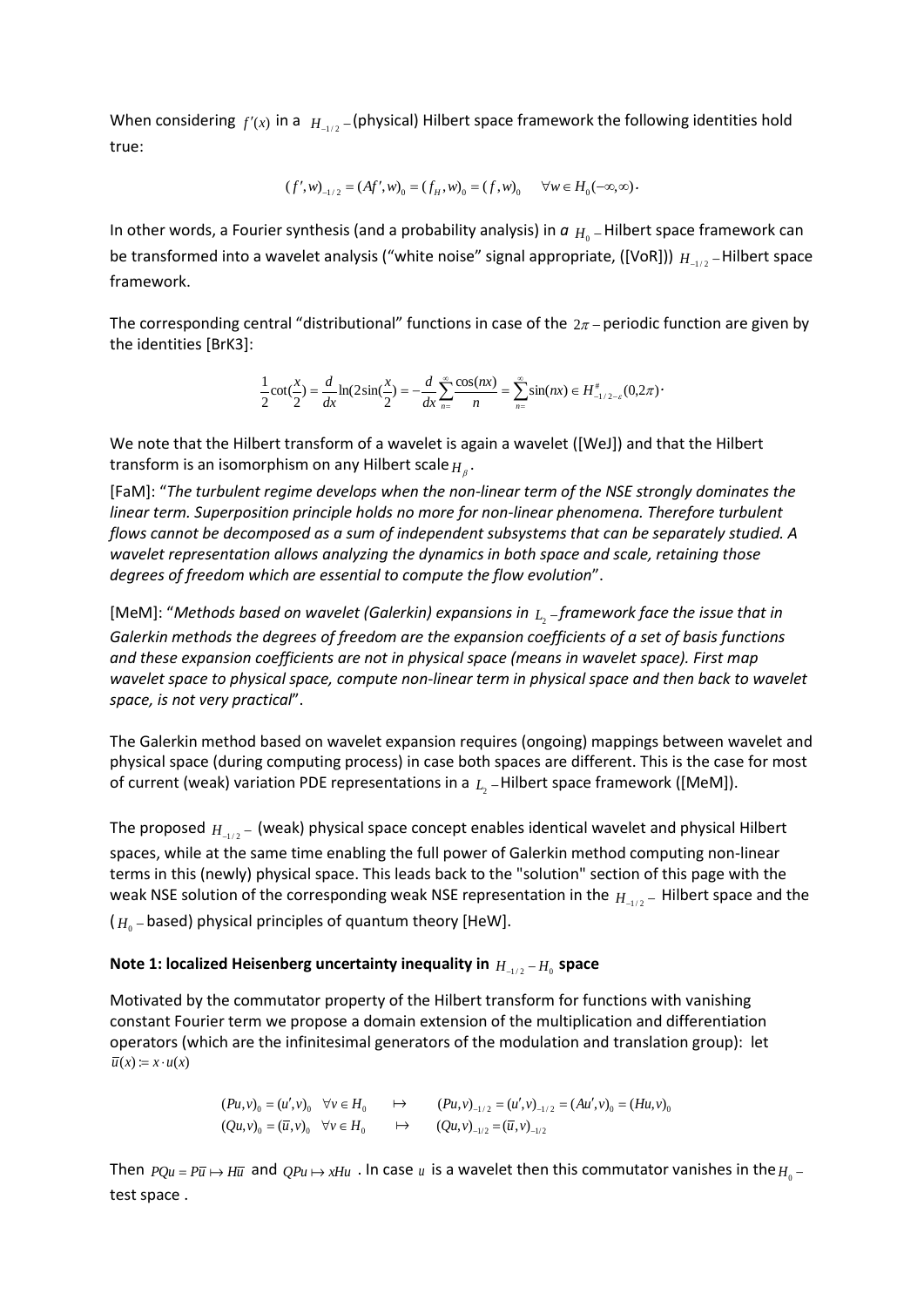### **Note 2**: **Time-frequency and wavelet analysis of functions [RaH] and characterization of case spacetime dimension**  $n = 4$

Time-frequency and wavelet analysis of functions with symmetric properties is related to the Hankel (Fourier-Bessel) transform [RaH]. Let  $n \geq 2$  and let  $\nu$  be the uniform distribution of unit mass over the unit sphere with center at the origin. Suppose  $g \in L_1(R^n)$  is radial, i.e.  $g(x) = h(|x|)$ . Then

$$
\hat{v}(\xi)=2^{(n-2)/2}\cdot\big|\xi\big|^{(2-n)/2}\cdot\Gamma(\frac{n}{2})\cdot J_{(n-2)/2}(\big|\xi\big|)
$$

and

$$
\ddot{g}(\xi) = (2\pi)^{n/2} \cdot \left|\xi\right|^{(2-n)/2} \int_{0}^{\infty} J_{(n-2)/2}(r|\xi|) h(r) r^{n/2dr}.
$$

For  $\text{Re}(\mu)$  > -1 it holds

$$
\int_{0}^{\infty} J_{\mu}(t)dt = 1 \qquad \cdot
$$

For the special case  $n = 4$  we note the identity  $J'_0(x) = -J_1(x)$ , i.e.

$$
\int_{x}^{\infty} J_1(t)dt = J_0(x) \text{ for } x > 0, J_0(0) = 1
$$

and the related Fourier resp. Hilbert transforms

$$
\hat{J}_0(\xi) = \begin{cases}\n\frac{2}{\sqrt{1 - \xi^2}} \text{ for } |\xi| < 1, \quad \hat{J}_1(\xi) = -i\xi \hat{J}_0(\xi) \\
0 & \text{else}\n\end{cases}
$$

$$
H[J_0](\xi) = \frac{1}{\pi} \int_0^1 \hat{J}_0(t) \sin(\xi t) dt \qquad \, H[J_1](\xi) = -\frac{1}{\pi} \int_0^1 \hat{J}_1(t) \cos(\xi t) dt
$$

Therefore the Bessel function  $J_0(x)$  is wavelet.

# **Note 3**: **Kolmogorov, the Turbulence** [ShA] **and symmetry properties of the spectral density in**   $L_2(R^n)$  – framework

We note from [ShA] that a homogenous random field is a stationary process  $X(s)$  with the correlation function  $R(t) = EX(s + t)X(s)$  of the process X. Ist spectral (Stieltjes integral) representation based on a finite spectral measure  $F$  (spectral distribution function) with "spectral density"  $dF$ , where  $dF(k)$  is the contribution to the "energy" of the harmonics whose frequencies are within the interval  $(k, k + dk)$ .  $F(k)$  is characterized by the properties "symmetry"  $(dF(-k) = dF(k))$ , "monotonicity" (  $F(k) \leq F(l)$  for  $k \leq l$ ),  $R(0)$  "boundedness"). If  $X$  is a real-valued process, then the spectral "function" is symmetric with respect to the point  $k = 0$ . As a consequence for  $G(k) = F(k) - F(-k)$  the correlation function  $R(t)$  is given by

$$
R(t) = \int_{0}^{\infty} \cos(\lambda t) G(d\lambda)
$$

This corresponds to a purely cos-Fourier series representation with respect to the  $H_{_{-1/2}}-$  norm of the  $cot(x)$ .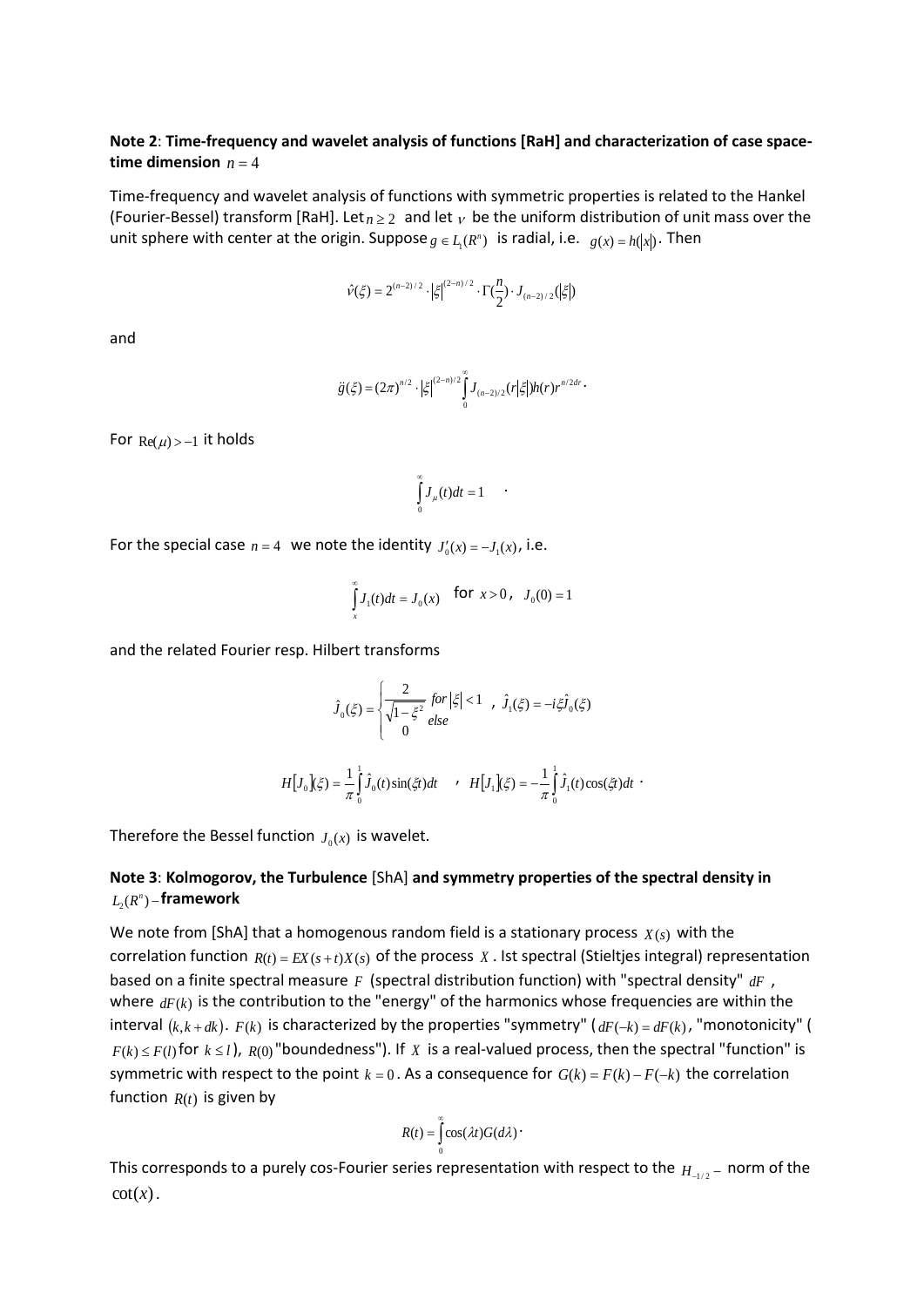### **§6 Optimal finite element approximation estimates for non-linear parabolic problems with not regular initial value data**

In [BrK1] optimal finite element approximation estimates for non-linear parabolic problems with not regular initial value data are prove. The proof is based on same  $H_{-1/2}$  – energy Hilbert space concept as above in the following way:

The free boundary Stefan problem with its solution  $U(y, \tau)$  can be transformed into the non-linear parabolic equation ([NiJ1]) looking for a solution  $u(x,t) = U(y, \tau)$  fulfilling

$$
\dot{u}(y,\tau) - u''(x,t) + xu'(1,t)u' = 0 \quad \text{in } Q = \{(x,t) | x \in (0,1), 0 < t \le T \}
$$

$$
u'(0,t) = u(1,t) = 0 \quad \text{for } t > 0
$$

$$
u(x,0) = f(x) \quad \text{for } x \in (0,1) \ .
$$

The proposed variation problem is given in the form

 $P_{\scriptscriptstyle V}$  : find  ${\scriptstyle \mathcal{V}} \in \dot{H}_{\scriptscriptstyle 1/2}$  with  $(\dot{v}, w)_{-1/2} + (v', w')_{-1/2} = v(1)(Hv, w)_0$  for  $w \in \dot{H}_{1/2}$  and  $t > 0$  $(v(\cdot,0), w)_{-1/2} = (f', w)_{-1/2} = (f, w)_0$  for  $w \in \dot{H}_{1/2}$  and  $t = 0$ .

The corresponding Galerkin approximation is given by

 $P_{v_h}$ : find  $v_h \in S_h \subset \dot{H}_{1/2}$  ( $v_h(1) := v_h(1,t)$ ) with  $(\dot{v}_h, \chi)_{-1/2} + (v_h, \chi)_{1/2} = v_h(1)(Hv_h, \chi)_0$  for  $\chi \in S_h \subset \dot{H}_{1/2}$  and  $t > 0$  $(v_h(\cdot,0), \chi)_{-1/2} = (f, \chi)_0$  for  $\chi \in S_h \subset \dot{H}_{1/2}$  and  $t = 0$ .

The reduced Hilbert scale "regularity" requirements enable optimal finite element approximation estimates for not regular initial value data in the form:

**Theorem**: The problem  $P_v$  has an unique bounded solution  $v \in H_{1/2}$  and an unique (linear splines) finite element approximation  $v_h$  of problem  $P_{v_h}$  in the neighborhood of  $v$  with optimal order of convergence

$$
\|u-u_h\|_{L_\infty(0,t);L_\infty)}\leq O(h)\,.
$$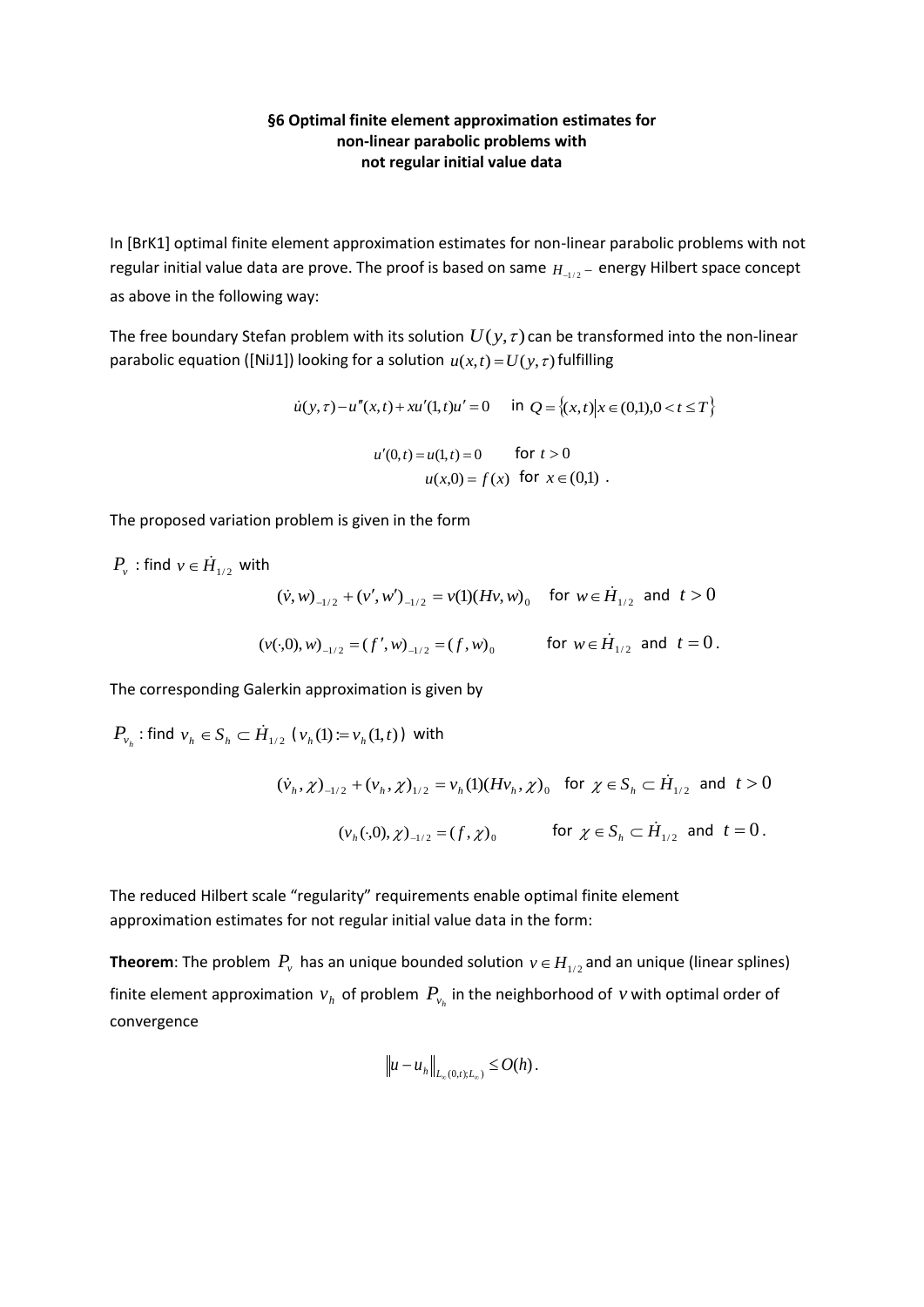#### **Appendix**

From [GaG] we recall the Navier-Stokes initial-boundary representation in the form

$$
(**) \frac{dv}{dt} - \Delta v + (v, grad)v) + grad p = f
$$

$$
div v = 0
$$

$$
v_{|\partial\Omega} = 0, v_{|r=0} = v_0.
$$

We note that for  $divv = \nabla \cdot v = 0$  it holds  $(v, grad)v = (v \cdot \nabla)v = \nabla \cdot (v \otimes v)$ .

By formally dot-multiply through both sides of  $(**)$  above with  $f \equiv 0$  by  $v$ , integrate by parts over  $\Omega$  and take into account Green formula one obtains

$$
\frac{1}{2}\frac{d}{dt}\left\|v(t)\right\|_{2}^{2} + \nu\left|v(t)\right|_{1.2}^{2} = 0
$$

Integrating this from  $s \geq 0$ ,  $t \geq s$  one obtains the so-called energy equation

$$
\left\|v(t)\right\|_{2}^{2} + 2v \int_{s}^{t} \left|v(\rho)\right|_{1,2}^{2} d\rho = \left\|v(s)\right\|_{2}^{2}, \quad 0 \leq s \leq t
$$

As it holds  $(v \cdot \nabla v, v) = 0$  the non-linear term  $v \cdot \nabla v$  does not give any contribution to the energy equation. From the equations

$$
(\frac{\partial v}{\partial t}, P\Delta v) = (\frac{\partial v}{\partial t}, \Delta v) = -\frac{1}{2} \frac{d}{dt} |v|_{1,2}^2
$$

$$
(\frac{\partial v}{\partial t}, P\Delta v) = 0
$$

it follows

$$
\frac{1}{2}\frac{d}{dt}\left|v\right|_{1.2}^{2} + v\left\|P\Delta v\right\|_{2}^{2} = \left(v \cdot \nabla v, P\Delta v\right) \neq 0
$$

There is a loss of regularity if two (scalar) functions  $f$  and  $g$  are in  $H_{1}$  , their product  $f\cdot g$  only belongs to  $H_{1/2}$  and their derivative  $\partial (fg)$  is even less regular as it belongs to  $H_{-1/2}$ . This is the root cause of some (positive) regularization effects by the heat semi-group *S*(*t*) and the loss of regularity that comes from the differential (grad-) operator  $\nabla$  and from the pointwise multiplication  $v \otimes u$  of the non-linear bilinear operator

$$
B(v,u)(t) := -\int_{0}^{t} e^{-(s-t)\Delta} P \nabla \cdot (v \otimes u)(s) ds.
$$

The estimate of the non-linear term is highly depending from the space dimension. It holds ([GaG])

$$
(v \cdot \nabla v, P \Delta v) \leq C \left\|v\right\|_q^{2q/(q-n)} \left|v\right\|_{1,2}^2 + \frac{V}{2} \left\|P \Delta v\right\|_2^2 \quad \text{for all} \quad q \in (n, \infty) \quad .
$$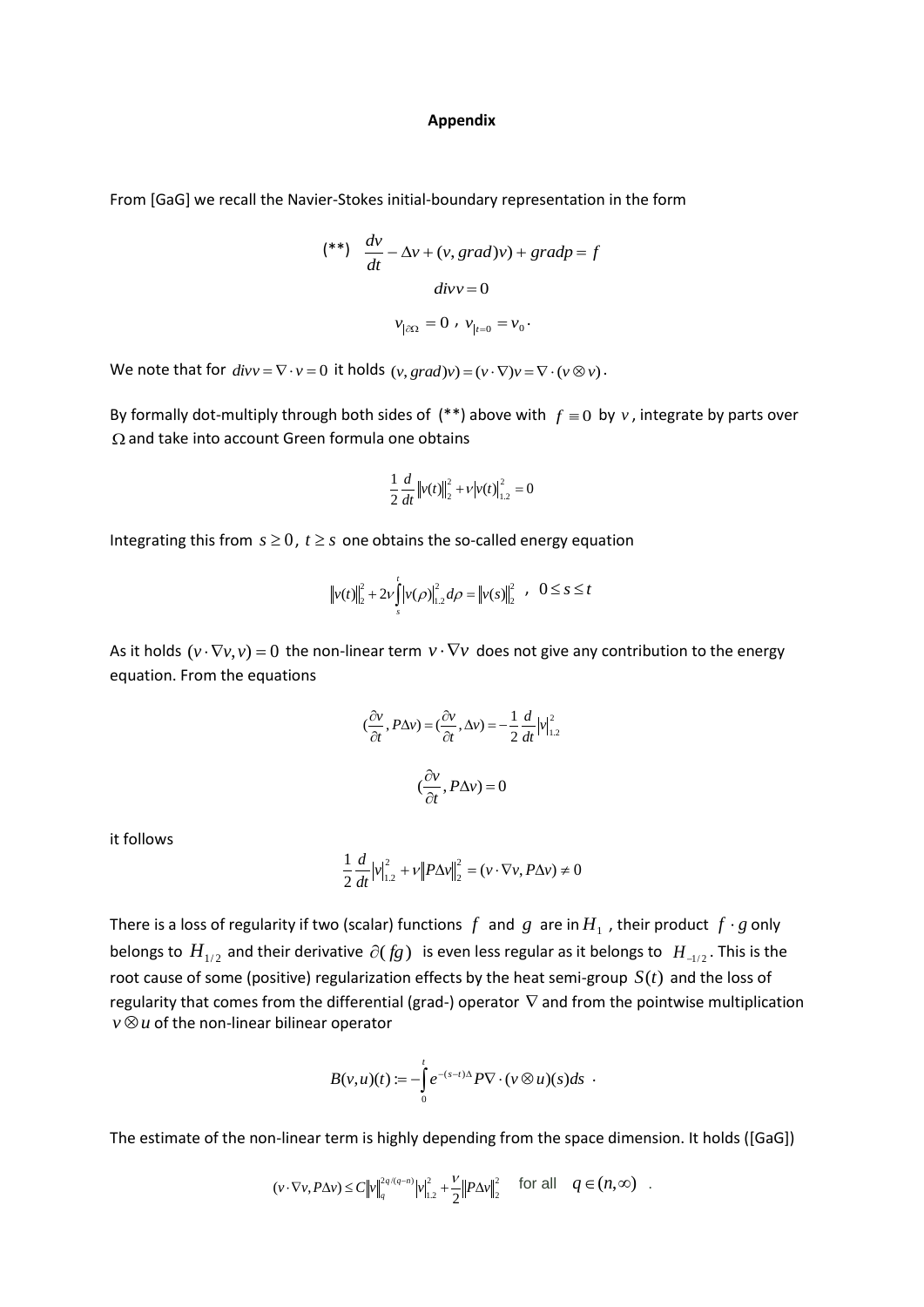From the Sobolev embedding theorems and properties of the projection operator *P* ([GaG]) one gets the a priori estimates

$$
\frac{1}{2}\frac{d}{dt}\left|v(t)\right|_{1.2}^{2}+\frac{\nu}{2}\left\|P\Delta v\right\|_{2}^{2}\leq\begin{cases}c_{3}\left\|v\right\|_{2}^{2}\left|v\right|_{1.2}^{4}, & n=2\\c_{4}\left|v\right|_{1.2}^{6}, & n=3\end{cases}.
$$

From [GiY] we recall the corresponding fundamental

**Lemma 3.2** ([GiY]): let  $0 \le \delta < 1/2 + n \cdot (1-1/p)/2$ . We have

$$
\left|A^{-\delta}P(u,grad)v\right|_p \leq M \cdot \left|A^{\theta}u\right|_p \cdot \left|A^{\rho}u\right|_p
$$

with a constant  $M := M(\delta, \theta, \rho, p)$  if  $\delta + \theta + \rho \ge n/2p + 1/2$ ,  $\theta, \rho > 0$ ,  $\theta + \rho > 1/2$ .

**Example** ([GiY]): when  $p = n = 2$ , one gets

$$
|P(u, grad)v| \leq C \cdot |u|^{1/2} \cdot |A^{1/2}u|^{1/2} \cdot |A^{1/2}v|^{1/2} \cdot |Av|^{1/2} .
$$

**Stokes operator** ([SoH]), IV15: Let  $\Omega \subseteq R^n$  ( $n \geq 2$ ) denote an arbitrary domain and

$$
A = \int_{0}^{\infty} \lambda dE_{\lambda}
$$

the Stokes operator of  $\Omega$  . Then the fractional powers

$$
A^{\alpha} = \int_{0}^{\infty} \lambda^{\alpha} dE_{\lambda} \quad , \ -1 \leq \alpha \leq 1
$$

are positive selfadjoint operators, and each operator *S*(*t*) of the Stokes semigroup family

$$
\left\{S(t) := e^{-tA} := \int_{0}^{\infty} e^{-t\lambda} dE_{\lambda} | \lambda \ge 0, t \ge 0 \right\}
$$

is bounded everywhere defined and positive selfadjoint in the Hilbert space  $L^2_{\sigma}(\Omega)$ .

For the orthogonal set  $\{w_i, \lambda_i\}$  of eigenpairs of the non-stationary Stokes operator

$$
\overline{A} := \dot{w} + Aw = f \; , \; w(0) = 0 \; , \; \tau \in [0, t]
$$

one gets

$$
w_i(\tau) = \int_0^{\tau} e^{-\lambda_i(\tau-s)} f_i(s) ds
$$
.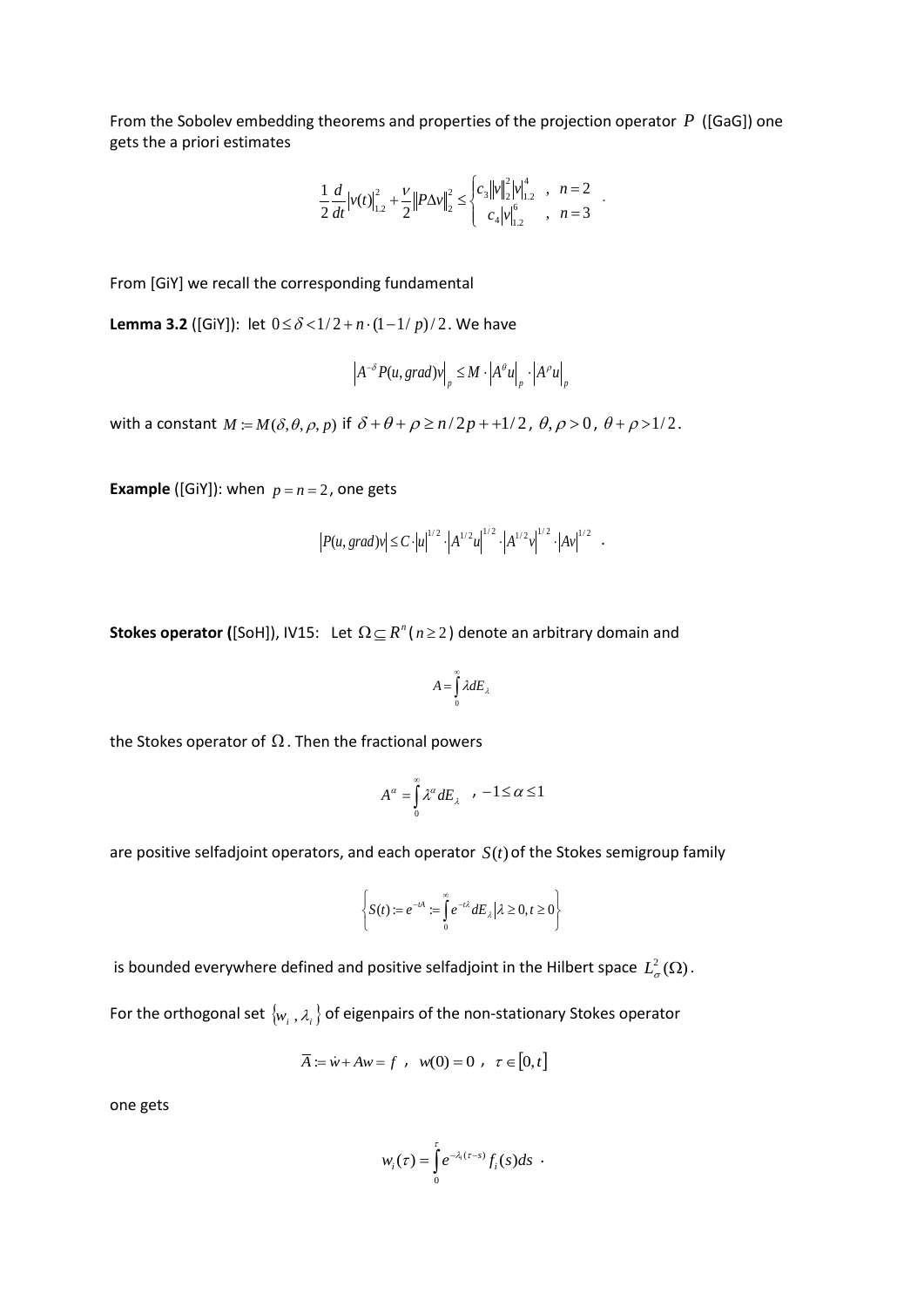By changing the order of integration it follows for  $\beta > -1$ 

$$
\int_{0}^{t} \tau^{\beta} w_{i}^{2}(\tau) d\tau \leq \int_{0}^{t} \left[ \int_{0}^{\tau} e^{-\lambda_{i}(\tau-s)} ds \right] \left[ \int_{0}^{\tau} s^{\beta} e^{-\lambda_{i}(\tau-s)} f_{i}^{2}(s) ds \right] d\tau \leq \lambda_{i}^{-1} \int_{0}^{t} s^{\beta} f_{i}^{2}(s) \left[ \int_{\tau}^{t} e^{-\lambda_{i}(\tau-s)} d\tau \right] ds \leq \lambda_{i}^{-2} \int_{0}^{t} s^{\beta} f_{i}^{2}(s) ds
$$

From this one gets

$$
\left\|t^{\beta/2}w(t)\right\|_{\alpha+2}^2 \leq c\left\|t^{\beta/2}\overline{A}w(t)\right\|_{\alpha}^2 \quad \, .
$$

For  $u_0 \in L^2_\sigma(\Omega)$  the function  $u:[0,\infty) \to L^2_\sigma(\Omega)$  defined by  $u(t) = S(t)u_0$  has the following properties:

i)  $u(t)$  is strongly continuous for  $t \ge 0$ ,  $u(0) = u_0$ 

ii) 
$$
u'(t) = s - \lim_{\delta \to 0} \frac{1}{\delta} \big( u(t + \delta) - u(t) \big) \text{ for } t > 0
$$

iii) 
$$
u(t) \in D(A)
$$
 and  $u'(t) + Au(t) = 0$ 

iv) If 
$$
u_0 \in D(A)
$$
 then  $u'(0) = s - \lim_{\delta \to 0} \frac{1}{\delta} (u(\delta) - u(0))$  exists and  $u'(0) + Au(0) = 0$ 

v) For all 
$$
t \ge 0
$$
 it holds  $||u(t)||_2 \le ||u_0||_2$  and  $s - \lim_{\delta \to 0} u(t) = 0$ .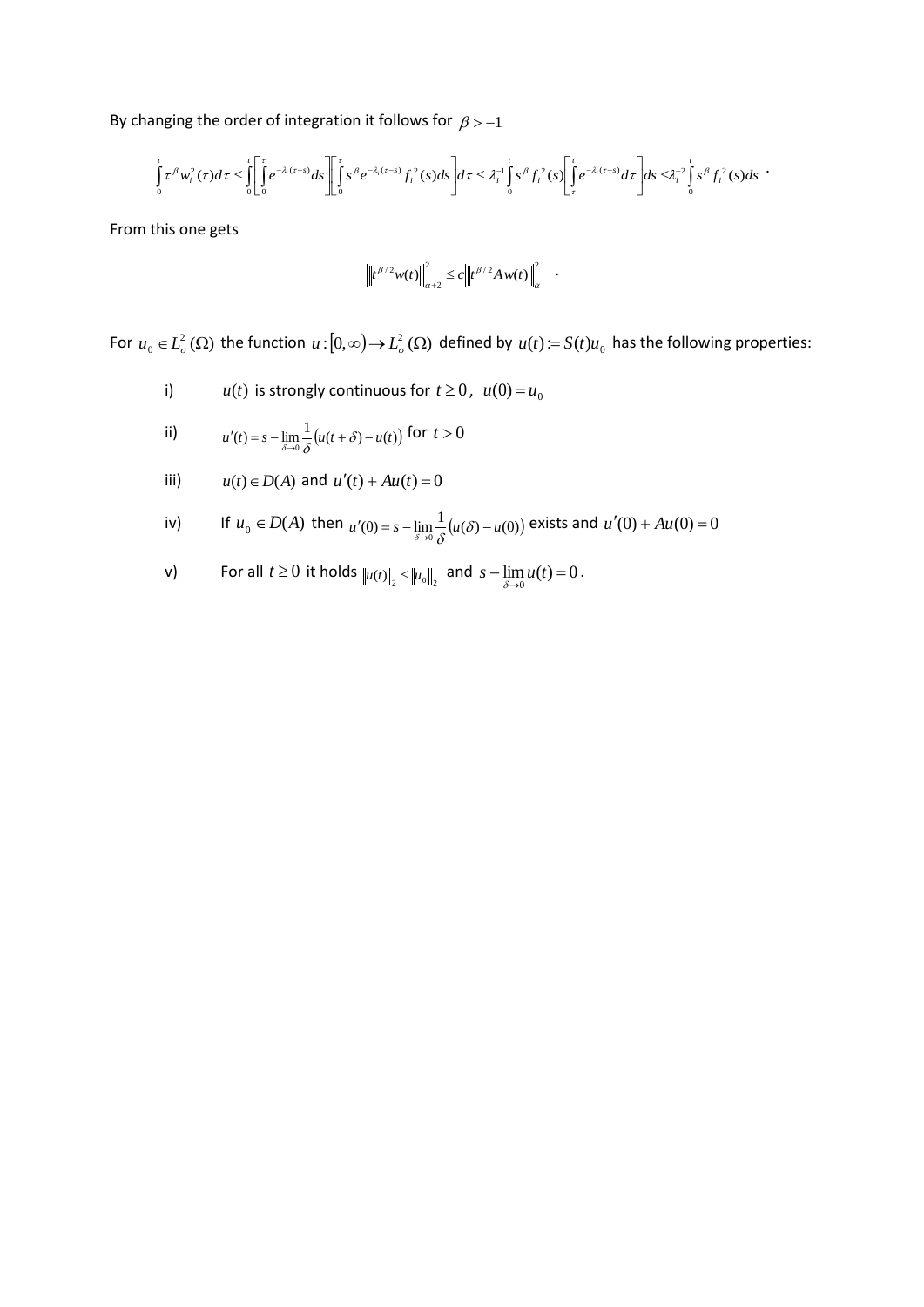From [PlJ] I, §5, §8, we quote:

"*Bisher war es üblich für das Potential V*( *p*) *die Form*

$$
-\int \log(r_{ps})\mu'(s)ds
$$

*vorauszusetzen, wobei dann*  (*s*) *die Massendichtigkeit der Belegung genannt wurde. Eine solche Annahme erweist sich aber als eine derart folgenschwere Einschränkung, daß dadurch dem Potentiale V*( *p*) *der größte Teil seiner Leistungsfähigkeit genommen wird. Für tiefergehende Untersuchungen erweist sich das Potential V nur in der* (Stieltjes integral-) *Form*

$$
V(p) = -\int \log(r_{ps}) d\mu_s
$$

*verwendbar. Die infinitesimale Größe <sup>s</sup> d kann man dann das Massenelement nennen, von Massendichtigkeit wird man aber nur dann sprechen können, wenn der Differentialquotient* 

$$
\frac{d\mu_s}{ds} = \mu'(s)
$$

*besteht."* 

The concept leads to generalized Green formula, based on a generalized normal derivative definition, which is basically about reduced regularity assumptions, i.e. there is no existence necessary of certain limits of the normal derivatives into the normal direction at the boundary.

"*Es handelt sich um eine Verallgemeinerung, wie es die Erweiterung differentiierbarer Funktionen auf die stetigen ist.*"

"Vom Integral  $\oint \frac{\partial U}{\partial n} ds$  $\frac{U}{\tau}$ <sub>ds</sub> auf einer nichtgeschlossenen Kurve ergibt sich aus der Gleichung (6) eine

*Eigenschaft von grosser Wichtigkeit. Das Integral hängt nämlich nur von den Endpunkten ab und nicht von der näheren Form der sie verbindenden Integrationskurve in der Weise, dass die Integrale alle gleich einander gleich sind, welche Integrationswege entsprechen, die durch stetige Deformation im Regularitätsgebiete auseinander hervorgehen. Sind also p und q zwei Punkte im* 

Regularitätsgebiete und verbindet man sie durch irgendeine Kurve (die Tangenten hat), so ist  $\int_{r}^{q}\frac{\partial U}{\partial t}$  $\int_{p}^{\infty} \frac{\partial c}{\partial n} ds$ *U*

*wohl definiert und hat einen von der näheren Form der Kurve nicht abhängigen Wert. ….* 

*… Das Integral zwischen zwei Punkten p und q*

$$
\overline{U}(q) = -\int_{p}^{q} \frac{\partial U}{\partial n} ds
$$

*ist, weil von der Kurve unabhängig, eine wohl definierte Funktion der Grenzen p und q und soll in seiner Abhängigkeit von q mit bezeichnet werden."*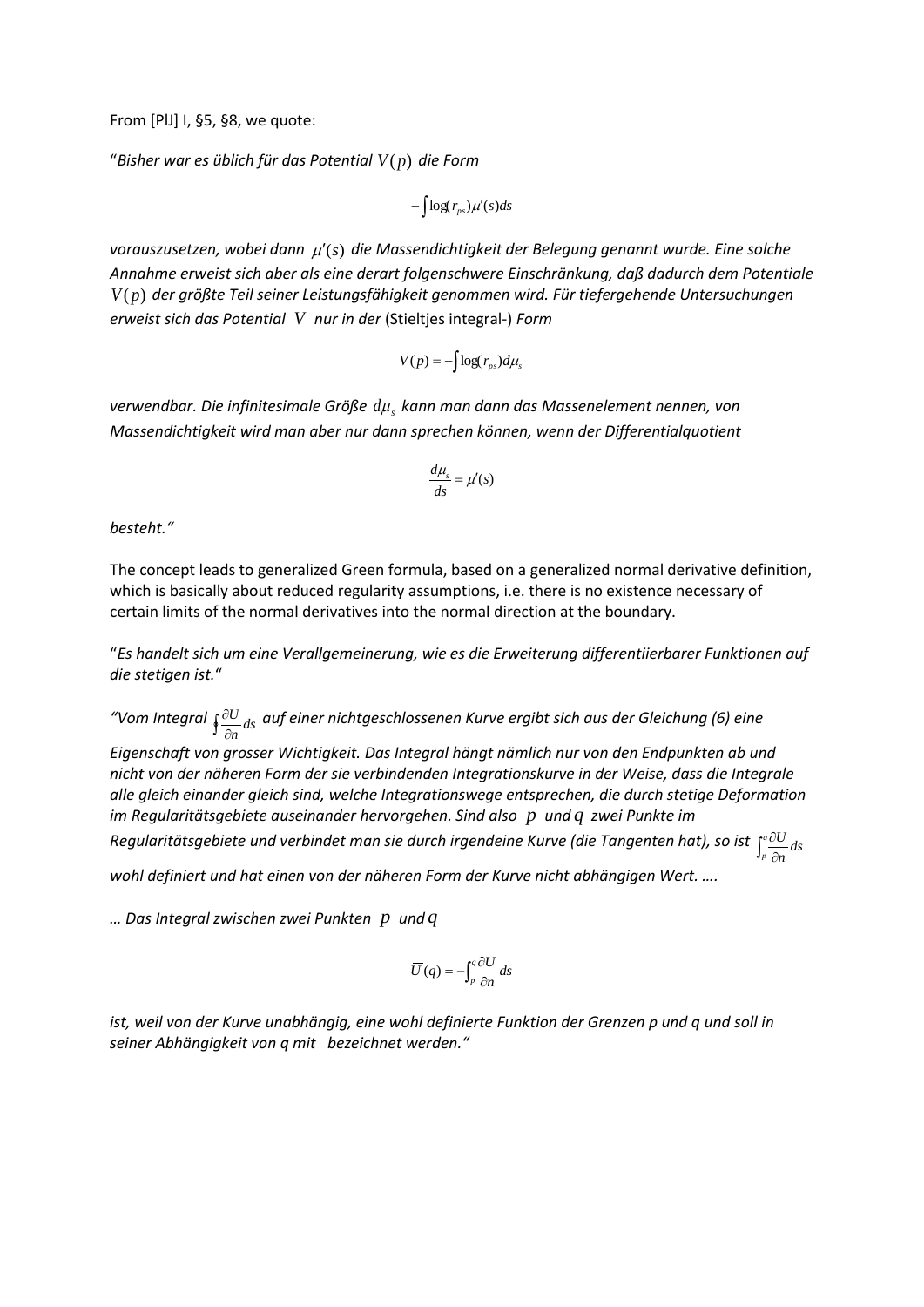### **References**

[BrK] Braun K., Interior Error Estimates of the Ritz Method for Pseudo-Differential Equations, Japan J. Appl. Math., 3 (1986), 59-72

[BrK1] Braun K., Optimal finite element approximation estimates for non-linear parabolic problems with not regular initial value data, http://www.navier-stokes-equations.com

[BrK2] Braun K.,The Prandtl (hyper singular integral) operator with double layer potential, [http://www.navier-stokes-equations.com](http://www.navier-stokes-equations.com/)

[BrK3] Braun K., A Kummer function based Zeta function theory to prove the Riemann Hypothesis, [http://www.riemann-hypothesis.de](http://www.riemann-hypothesis.de/)

[CaM] Cannone M., Harmonic Analysis Tools for Solving the Incompressible Navier-Stokes Equations, Handbook of Mathematical Fluid Dynamics, vol 3, eds. S. Friedlander and D. Serre, Elsevier, 2003

[ChF] Chouly F., Heuer N., A Nitsche-based domain decomposition method for hypersingular integral equations, Numer. Math. 121 (2012) 705-729

[CoD] Colton D, Kress R., Integral equation methods in scattering theory, Wiley, New York, 1983, Springer Verlag, Berlin, Heidelberg, New York, London, Paris, Tokyo, Hong Kong, 1989

[CoM] Costabel M., A Coercive Bilinear Form for Maxwell's Equations, J. Math. Anal. Appl. 157, 2 (1991) 527-541

[DeS] De Gregorio S., On a One-Dimensional Model for the Three-Dimensional Vorticity Equation, J. Stat. Phys., 59, 1251-1263, 1990

[EsG] Eskin G., Boundary Value Problems for Elliptic Pseudodifferential Operators, Amer. Math. Soc., Providence, Rhode Island, translation of mathematical monographs, vol. 52, 1973

[FaM] Farge M., Schneider K., Wavelets: application to turbulence, University Warnick, lectures, 2005

[FaM1] Farge M., Wavelet transforms and their applications to turbulence, Annu. Rev. Fluid Mech. 24, 395-457, 1992

[FeC] Fefferman Ch. L., Existence & Smoothness of the Navier-Stokes Equations, Princeton University, Department of Mathematics, Princeton, New Jersey, May 1, 2000

[FrU] Frisch U., Turbulence, Cambridge University Press, 1995

[GaG] Galdi G. P., The Navier-Stokes Equations: A Mathematical analysis, Birkhäuser Verlag, Monographs in Mathematics, ISBN 978-3-0348-0484-4

[GiY] Giga Y., Weak and strong solutions of the Navier-Stokes initial value problem, Publ. RIMS, Kyoto Univ. 19 (1983) 887-910

[HeW] Heisenberg W., Physikalische Prinzipien der Quantentheorie, B. I. Hochschultaschenbuch, Bd. 1, Mannheim, Wien, Zürich, 1991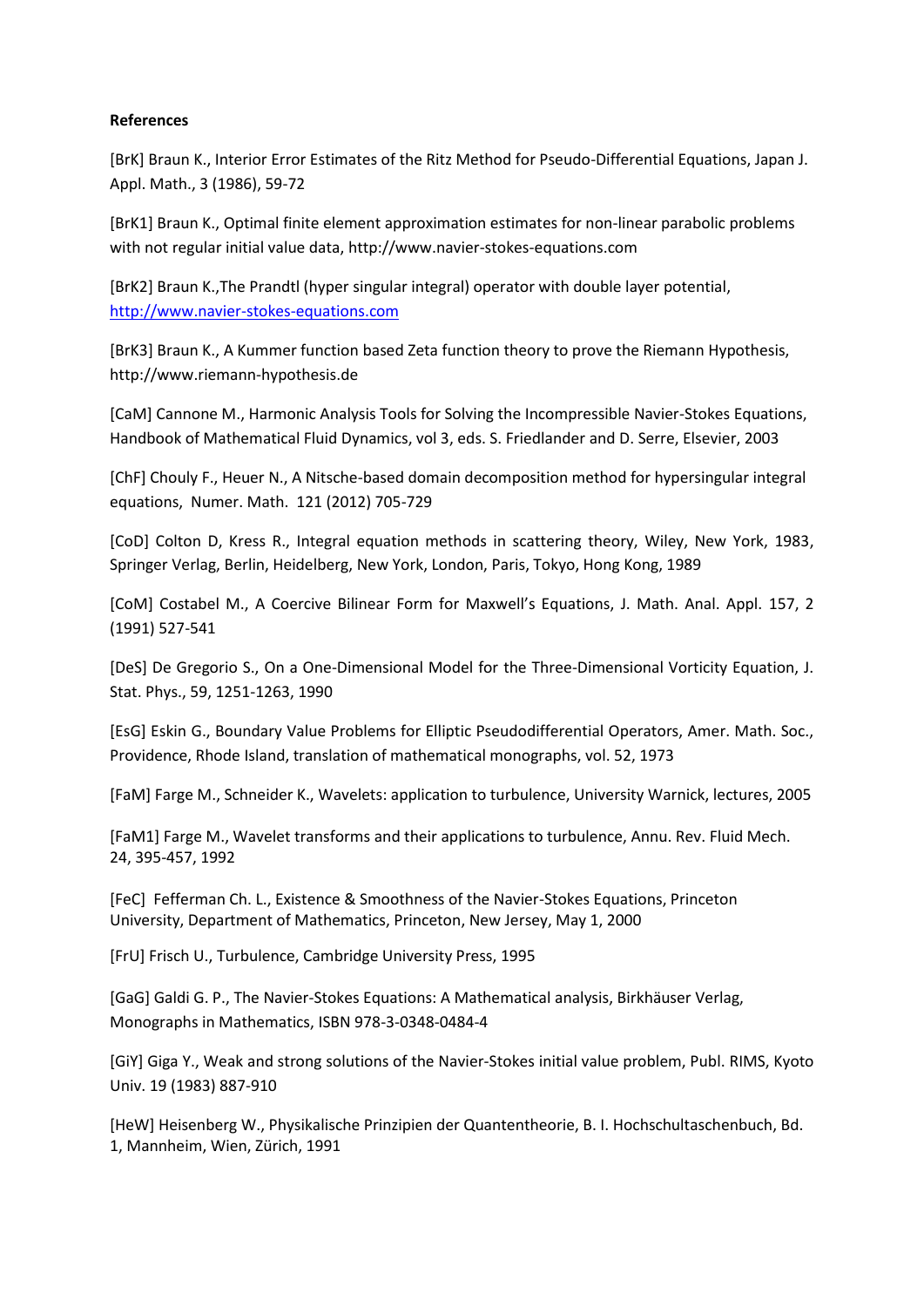[HeJ] Heywood J. G., Walsh O. D., A counter-example concerning the pressure in the Navier-Stokes equations, as  $t \to 0^+$ , Pacific J. Math., 164 (1994), 351-359

[HoE] Hopf E., Statistical hydromechanics and functional calculus, J. Rat. Mech. Anal. 1, 1, 87-123, 1952

[KrR] Kress R., Linear Integral Equations, Springer Verlag, Berlin, Heidelberg, New York, London, Paris, Tokyo, Hong Kong, 1989

[LiI] Lifanov I. K., Poltavskii L. N., Vainikko G. M., Hypersingular Integral Equations and their Applications, Chapman & Hall/CRC, Boca Rato, London, New York, Washington, D. C., 2004

[MaA] Majda A. J., Bertozzi A. L., Vorticity and Incompressible Flow, Cambridge University Press, Cambridge, 2002

[MoA] Monin A. S., Yaglom A. M., Statistical Fluid Mechanics, The MIT Press, Cambridge, Massachusetts, 1970

[MuA] Murthy A. S. V., The Constatin-Lax-Majda model for the vorticity equation revisited, J. Indian Inst. Sci, 78, 107-117, 1998

[NiJ] Nitsche, J.A., Lectures notes, Hilbert scales and Ritz-Galerkin approximation theory, Freiburg, 1983

[NiJ1] Nitsche, J.A., Schauder estimates for finite element approximations on second order elliptic boundary value problems, Proc. Of the Special Year in Numerical analysis, Lectures Notes no. 20, Univ. of Maryland, Babuska, Lin, Osborn eds., 290-343, 1981

[NiJ2] Nitsche, J.A., Approximation des eindimensionalen Stefan-Problems durch finite Elemente, Proceedings of the International Congress of Mathematics, Helsinki, 1978

[OkH] Okamoto H., Sakajo T., Wunsch M., On a generalization of the Constantin-Lax-Wajda equation, Nonlinearity, 21, 1-15, 2008

[PlJ] Plemelj J., Potentialtheoretische Untersuchungen, B.G. Teubner, Leipzig, 1911

[RaH] Rauhut H., Time-Frequency and Wavelet Analysis of Functions with Symmetry Properties, Logos Verlag, Berlin, 2005

[RuC] Runge C., Über eine Analogie der Cauchy-Riemannschen Differentialgleichungen in drei Dimensionen, Nachrichten von der Königl. Gesellschaft der Wissenschaften, Mathematisch-Physikalische Klasse, Bd. 1922 (1922) 129-136

[SaT] Sakajo T., Blow-up solutions of the Constatin-Lax-Majda equation with a generalized viscosity term, J. Math. Sci. Univ. Tokyo, (2003) 187-207

[SaT1] Sakajo T., On global solutions for the Constatin-Lax-Majda equation with generalized viscosity term, Nonlinearity, 16, 1319-1328, 2004

[ScS] Schochet S., Explicit solutions of the viscous model vorticity equation, Comm. Pure Appl. Math., 39, 531-537, 1986